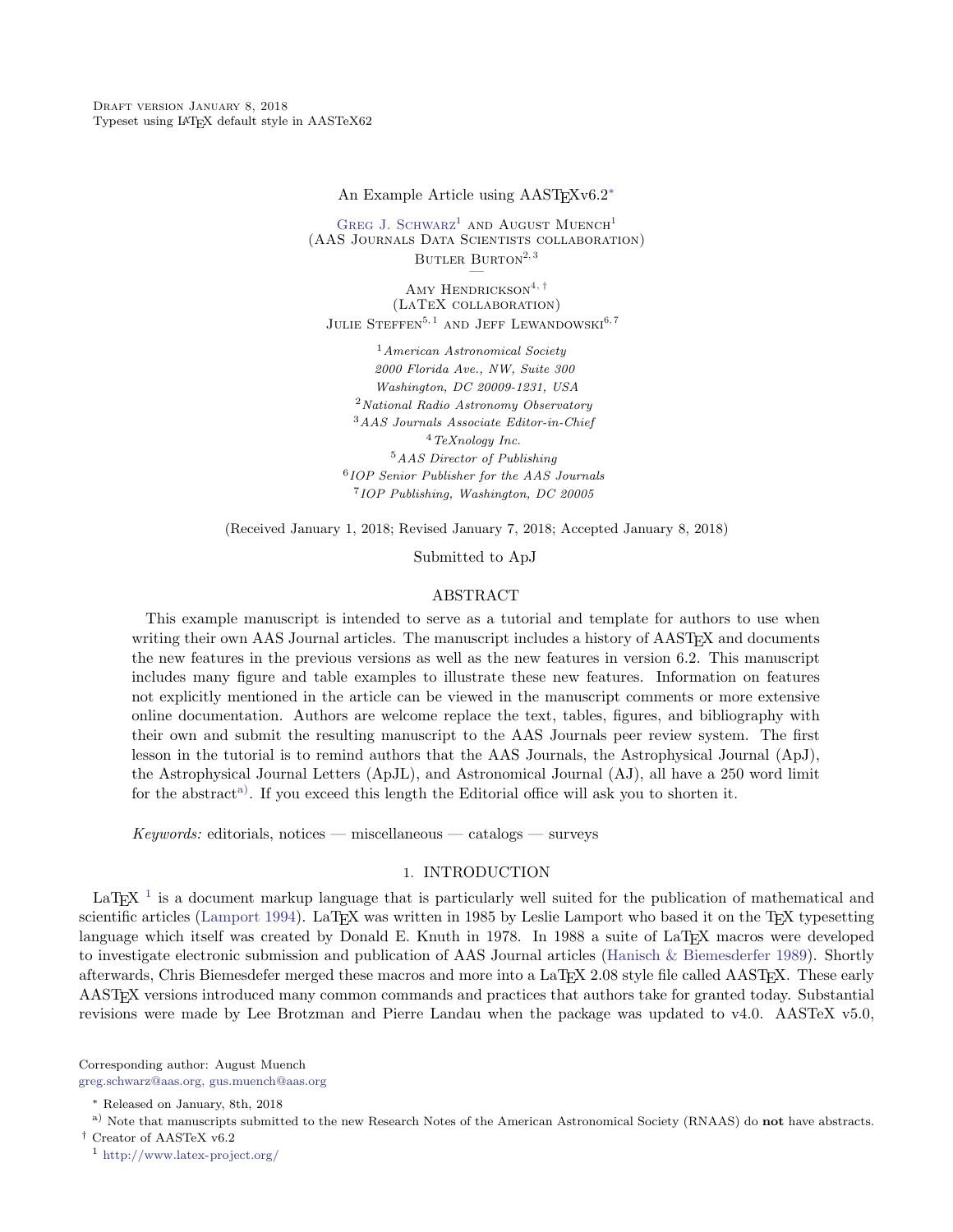written in 1995 by Arthur Ogawa, upgraded to LaT<sub>E</sub>X 2e which uses the document class in lieu of a style file. Other improvements to version 5 included hypertext support, landscape deluxetables and improved figure support to facilitate electronic submission. AASTEX v5.2 was released in 2005 and introduced additional graphics support plus new mark up to identifier astronomical objects, datasets and facilities.

In 1996 Maxim Markevitch modified the AAS preprint style file, aaspp4.sty, to closely emulate the very tight, two column style of a typeset Astrophysical Journal article. The result was emulateapj.sty. A year later Alexey Vikhlinin took over development and maintenance. In 2001 he converted emulateapj into a class file in LaT<sub>E</sub>X 2e and in 2003 Vikhlinin completely rewrote emulateapj based on the APS Journal's RevTEX class.

During this time emulateapj gained growing acceptance in the astronomical community as it filled an author need to obtain an approximate number of manuscript pages prior to submission for cost and length estimates. The tighter typeset also had the added advantage of saving paper when printing out hard copies.

Even though author publication charges are no longer based on print pages  $2$  the emulateapj class file has proven to be extremely popular with AAS Journal authors. An informal analysis of submitted LaTEX manuscripts in 2015 revealed that ∼65% either called emulateapj or have a commented emulateapj classfile call indicating it was used at some stage of the manuscript construction. Clearly authors want to have access to a tightly typeset version of the article when corresponding with co-authors and for preprint submissions.

When planning the next AASTEX release the popularity of emulateapj played an important roll in the decision to drop the old base code and adopt and modify emulateapj for  $\text{AAST}_{\text{F}}X$  v6.+ instead. The change brings  $\text{AAST}_{\text{F}}X$ inline with what the majority of authors are already using while still delivering new and improved features. AASTEX v6.0 through v6.2 were written by Amy Hendrickson and released in January 2016 (v6.0), October 2016 (v6.1), and January 2018 (v6.2), respectively. Some of the new features in v6.0 included:

- 1. improved citations for third party data repositories and software,
- 2. easier construction of matrix figures consisting of multiple encapsulated postscript (EPS) or portable document format (PDF) files,
- 3. figure set mark up for large collections of similar figures,
- 4. color mark up to easily enable/disable revised text highlighting,
- 5. improved url support, and
- 6. numerous table options such as the ability to hide columns, column decimal alignment, automatic column math mode and numbering, plus splitting of wide tables.

The features in v6.1 were:

- 1. ORCID support for preprints,
- 2. improved author, affiliation and collaboration mark up,
- 3. reintroduced the old AASTeX v5.2 \received, \revised, \accepted, and \published commands plus added the new \submitjournal command to document which AAS Journal the manuscript was submitted to, plus
- 4. new typeset style options.

The new features in v6.2 are:

- 1. A new RNAAS style option for Research Note manuscripts,
- 2. Titles no longer put in all caps,
- 3. No page skip between the title page and article body,
- 4. re-introduce RevTeX's widetext environment for long lines in two column style formats, and

<span id="page-1-0"></span><sup>2</sup> see Section [B](#page-14-0) in the Appendix for more details about how current article costs are calculated.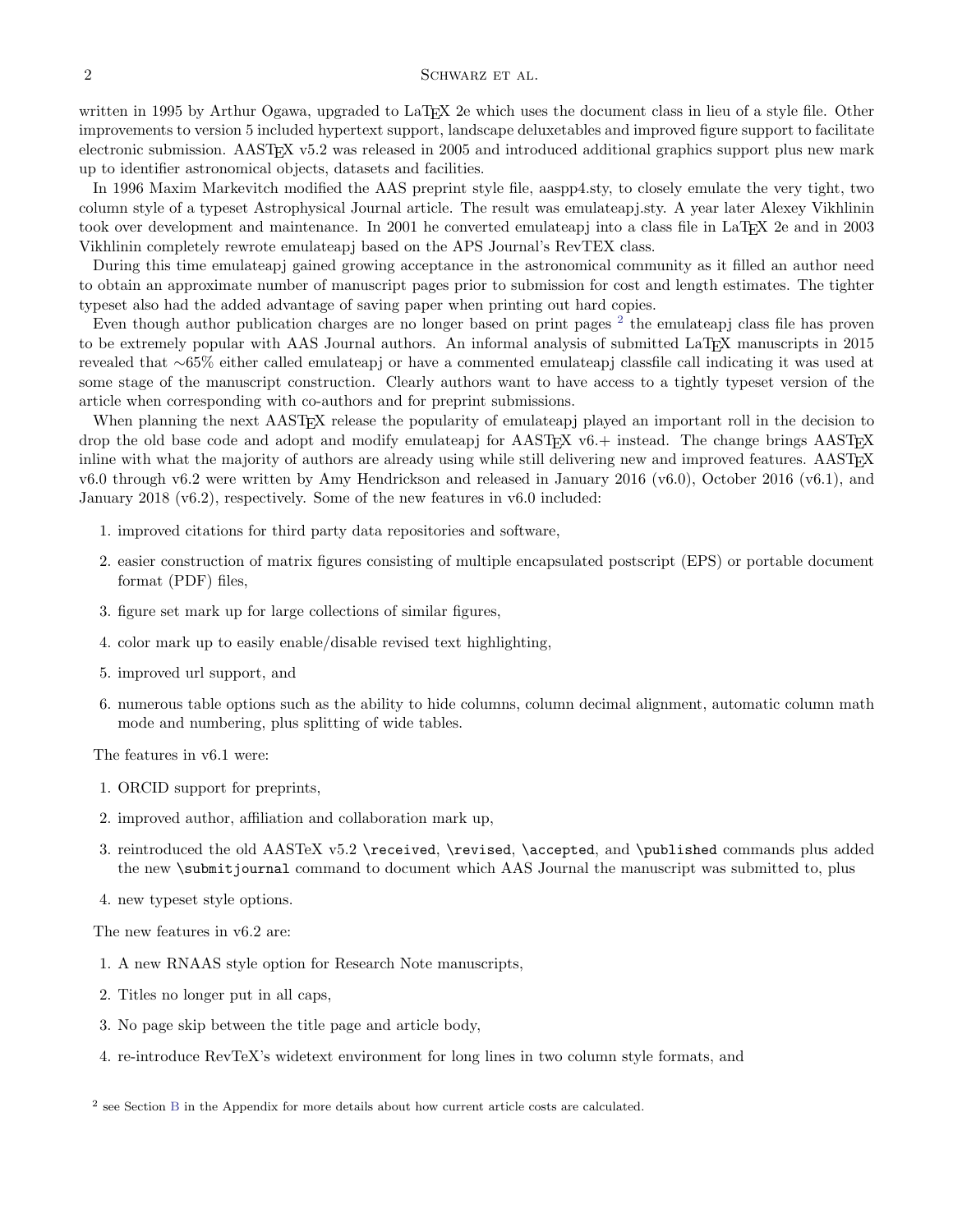5. upgrade to the \doi command.

The rest of this article provides information and examples on how to create your own AAS Journal manuscript with v6.2. Special emphasis is placed on how to use the full potential of  $\text{AASTEX }$  v6+. The next section describes the different manuscript styles available and how they differ from past releases. Section [3](#page-2-0) describes how tables and figures are placed in a LaTEX document. Specific examples of tables, Section [3.1,](#page-4-0) and figures, Section [3.2,](#page-7-0) are also provided. Section [4](#page-10-0) discusses how to display math and incorporate equations in a manuscript while Section [5](#page-12-0) discuss how to use the new revision mark up. The last section, [6,](#page-13-0) shows how recognize software and external data as first class references in the manuscript bibliography. An appendix is included to show how to construct one and provide some information on how article charges are calculated. Additional information is available both embedded in the comments of this LaT<sub>EX</sub> file and in the online documentation at [http://journals.aas.org/authors/aastex.html.](http://journals.aas.org/authors/aastex.html)

#### 2. MANUSCRIPT STYLES

The default style in AASTEX v6.2 is a tight single column style, e.g. 10 point font, single spaced. The single column style is very useful for article with wide equations. It is also the easiest to style to work with since figures and tables, see Section [3,](#page-2-0) will span the entire page, reducing the need for address float sizing.

To invoke a two column style similar to the what is produced in the published PDF copy use

#### \documentclass[twocolumn]{aastex62}.

Note that in the two column style figures and tables will only span one column unless specifically ordered across both with the "\*" flag, e.g.

```
\begin{figure*} ... \end{figure*},
\begin{table*} ... \end{table*}, and
\begin{deluxetable*} ... \end{deluxetable*}.
```
This option is ignored in the onecolumn style.

Some other style options are outlined in the commented sections of this article. Any combination of style options can be used.

Two style options that are needed to fully use the new revision tracking feature, see Section [5,](#page-12-0) are linenumbers which uses the lineno style file to number each article line in the left margin and trackchanges which controls the revision and commenting highlight output.

There is also a new modern option that uses a Daniel Foreman-Mackey and David Hogg design to produce stylish, single column output that has wider left and right margins. It is designed to have fewer words per line to improve reader retention. It also looks better on devices with smaller displays such as smart phones.

For a Research Note use the RNAAS option which will produce a manuscript with no abstract and in the modern style.

#### 3. FLOATS

<span id="page-2-0"></span>Floats are non-text items that generally can not be split over a page. They also have captions and can be numbered for reference. Primarily these are figures and tables but authors can define their own. LaTFX tries to place a float where indicated in the manuscript but will move it later if there is not enough room at that location, hence the term "float".

Authors are encouraged to embed their tables and figures within the text as they are mentioned. Please do not place the figures and text at the end of the article as was the old practice. Editors and the vast majority of referees find it much easier to read a manuscript with embedded figures and tables.

Depending on the number of floats and the particular amount of text and equations present in a manuscript the ultimate location of any specific float can be hard to predict prior to compilation. It is recommended that authors textbfnot spend significant time trying to get float placement perfect for peer review. The AAS Journal's publisher has sophisticated typesetting software that will produce the optimal layout during production.

<span id="page-2-1"></span>Note that authors of Research Notes are only allowed one float, either one table or one figure.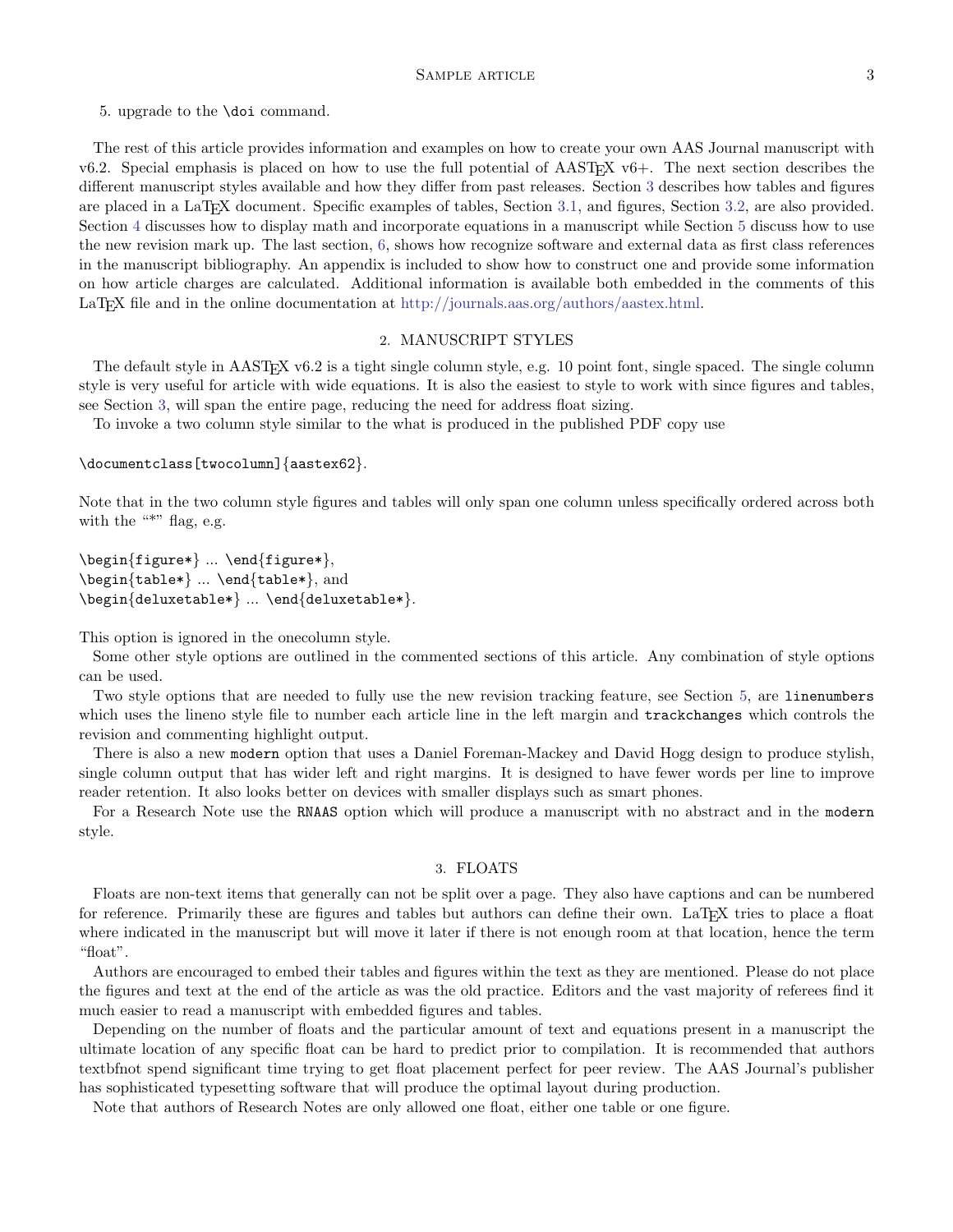### 4 SCHWARZ ET AL.

Table 1. ApJ costs from 1991 to 2013<sup>a</sup>

| Year | Subscription | Publication                     |
|------|--------------|---------------------------------|
|      | $\cos t$     | $\mathrm{charges}^{\mathrm{b}}$ |
|      | $(\$\)$      | $(\$$ /page)                    |
| (1)  | (2)          | (3)                             |
| 1991 | 600          | 100                             |
| 1992 | 650          | 105                             |
| 1993 | 550          | 103                             |
| 1994 | 450          | 110                             |
| 1995 | 410          | 112                             |
| 1996 | 400          | 114                             |
| 1997 | 525          | 115                             |
| 1998 | 590          | 116                             |
| 1999 | 575          | 115                             |
| 2000 | 450          | 103                             |
| 2001 | 490          | 90                              |
| 2002 | 500          | 88                              |
| 2003 | 450          | 90                              |
| 2004 | 460          | 88                              |
| 2005 | 440          | 79                              |
| 2006 | 350          | 77                              |
| 2007 | 325          | 70                              |
| 2008 | 320          | 65                              |
| 2009 | 190          | 68                              |
| 2010 | 280          | 70                              |
| 2011 | 275          | 68                              |
| 2012 | 150          | 56                              |
| 2013 | 140          | 55                              |
|      |              |                                 |

 ${}^a$ Adjusted for inflation

 $b$  Accounts for the change from page charges to digital quanta in April, 2011

NOTE-Note that \colnumbers does not work with the vertical line alignment token. If you want vertical lines in the headers you can not use this command at this time.

For authors that do want to take the time to optimize the locations of their floats there are some techniques that can be used. The simplest solution is to placing a float earlier in the text to get the position right but this option will break down if the manuscript is altered, see Table [1.](#page-2-1) A better method is to force LaT<sub>E</sub>X to place a float in a general area with the use of the optional [placement specifier] parameter for figures and tables. This parameter goes after \begin{figure}, \begin{table}, and \begin{deluxetable}. The main arguments the specifier takes are "h", "t", "b", and "!". These tell LaTEX to place the float here (or as close as possible to this location as possible), at the top of the page, and at the bottom of the page. The last argument, "!", tells LaTFX to override its internal method of calculating the float position. A sequence of rules can be created by using multiple arguments. For example, \begin{figure}[htb!] tells LaTEX to try the current location first, then the top of the page and finally the bottom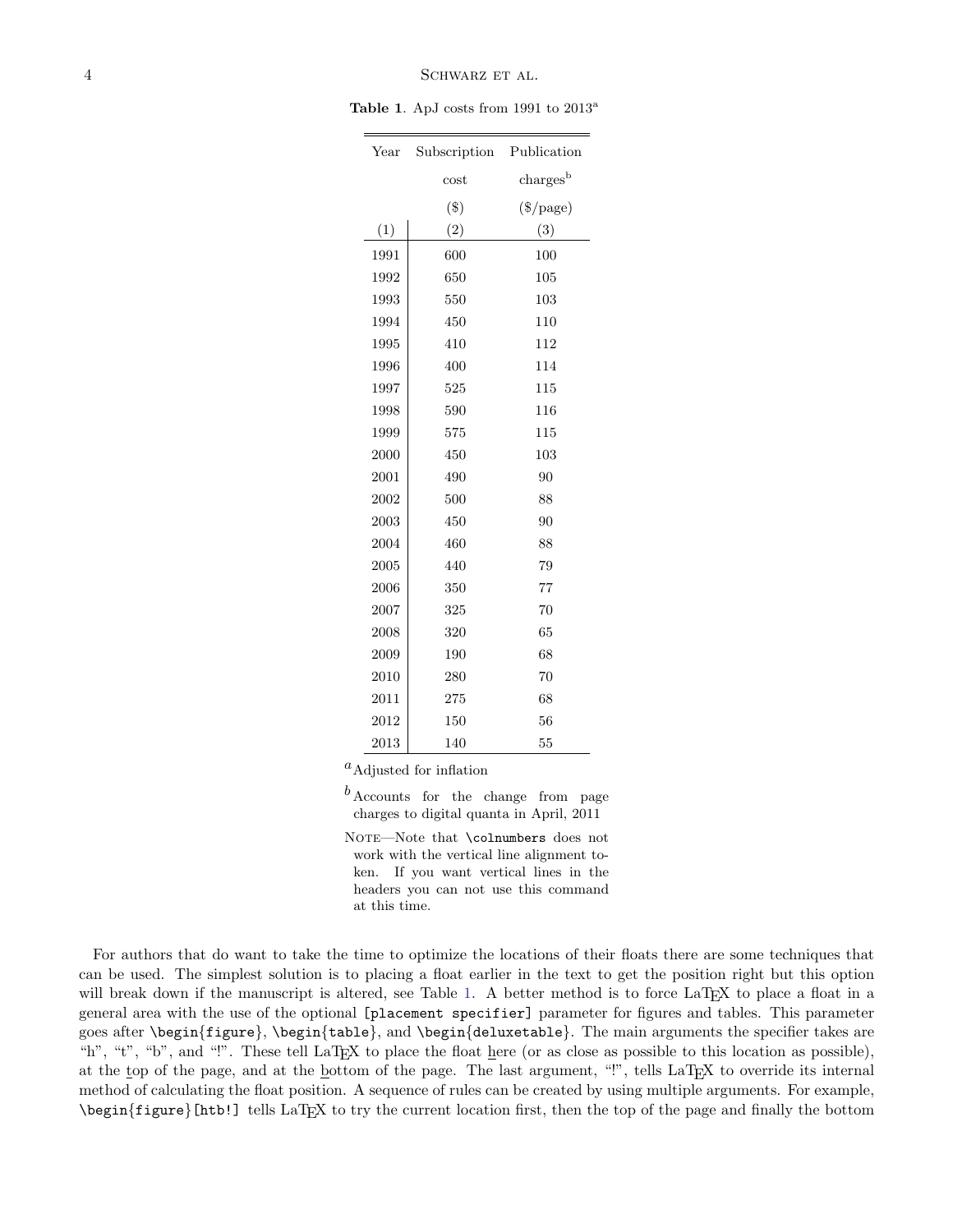### SAMPLE ARTICLE 5

of the page without regard to what it thinks the proper position should be. Many of the tables and figures in this article use a placement specifier to set their positions.

Note that the LaT<sub>EX</sub> tabular environment is not a float. Only when a tabular is surrounded by  $\begin{cases} \begin{pmatrix} 1 & \text{if } n \leq n \\ 0 & \text{otherwise} \end{pmatrix} \end{cases}$ ... \end{table} is it a true float and the rules and suggestions above apply.

In AASTeX v6.2 all deluxetables are float tables and thus if they are longer than a page will spill off the bottom. Long deluxetables should begin with the **\startlongtable** command. This initiates a longtable environment. Authors might have to use \clearpage to isolate a long table or optimally place it within the surrounding text.

### 3.1. Tables

<span id="page-4-0"></span>Tables can be constructed with LaTEX's standard table environment or the AASTEX's deluxetable environment. The deluxetable construct handles long tables better but has a larger overhead due to the greater amount of defined mark up used set up and manipulate the table structure. The choice of which to use is up to the author. Examples of both environments are used in this manuscript. Table [1](#page-2-1) is a simple deluxetable example that gives the approximate changes in the subscription costs and author publication charges from 1991 to 2013.

Tables longer than 200 data lines and complex tables should only have a short example table with the full data set available in the machine readable format. The machine readable table will be available in the HTML version of the article with just a short example in the PDF. Authors are required to indicate to the reader where the data can be obtained in the table comments. Suggested text is given in the comments of Table [2.](#page-4-1) Authors are encouraged to create their own machine readable tables using the online tool at [http://authortools.aas.org/MRT/upload.html.](http://authortools.aas.org/MRT/upload.html)

AASTEX v6 introduces five new table features that are designed to make table construction easier and the resulting display better for AAS Journal authors. The items are:

- 1. Declaring math mode in specific columns,
- 2. Column decimal alignment,
- 3. Automatic column header numbering,
- 4. Hiding columns, and
- 5. Splitting wide tables into two or three parts.

Each of these new features are illustrated in following Table examples. All five features work with the regular LaTEX tabular environment and in AASTEX's deluxetable environment. The examples in this manuscript also show where the two process differ.

| UT start time $^{\rm a}$ | MJD start time <sup>a</sup> | Seeing                    | Filter    | Inst.         |
|--------------------------|-----------------------------|---------------------------|-----------|---------------|
| $(YYYY-mm-dd)$           | (d)                         | $(\text{arcsec})$         |           |               |
| 2012-03-26               | 56012.997                   | $\sim 0.^{\prime\prime}5$ | $H\alpha$ | <b>NOT</b>    |
| 2012-03-27               | 56013.944                   | 1."5                      | grism     | <b>SMARTS</b> |
| 2012-03-28               | 56014.984                   | $\cdots$                  | F814M     | <b>HST</b>    |
| 2012-03-30               | 56016.978                   | $1.^{\prime\prime}5+0.25$ | B&C       | Bok           |

<span id="page-4-1"></span>Table 2. Column math mode in an observation log

 ${}^a$ At exposure start.

NOTE—The "C" command column identifier in the 3 column turns on math mode for that specific column. One could do the same for the next column so that dollar signs would not be needed for  $H\alpha$  but then all the other text would also be in math mode and thus typeset in Latin Modern math and you will need to put it back to Roman by hand. Note that if you do change this column to math mode the dollar signs already present will not cause a problem. Table [2](#page-4-1) is published in its entirety in the machine readable format. A portion is shown here for guidance regarding its form and content.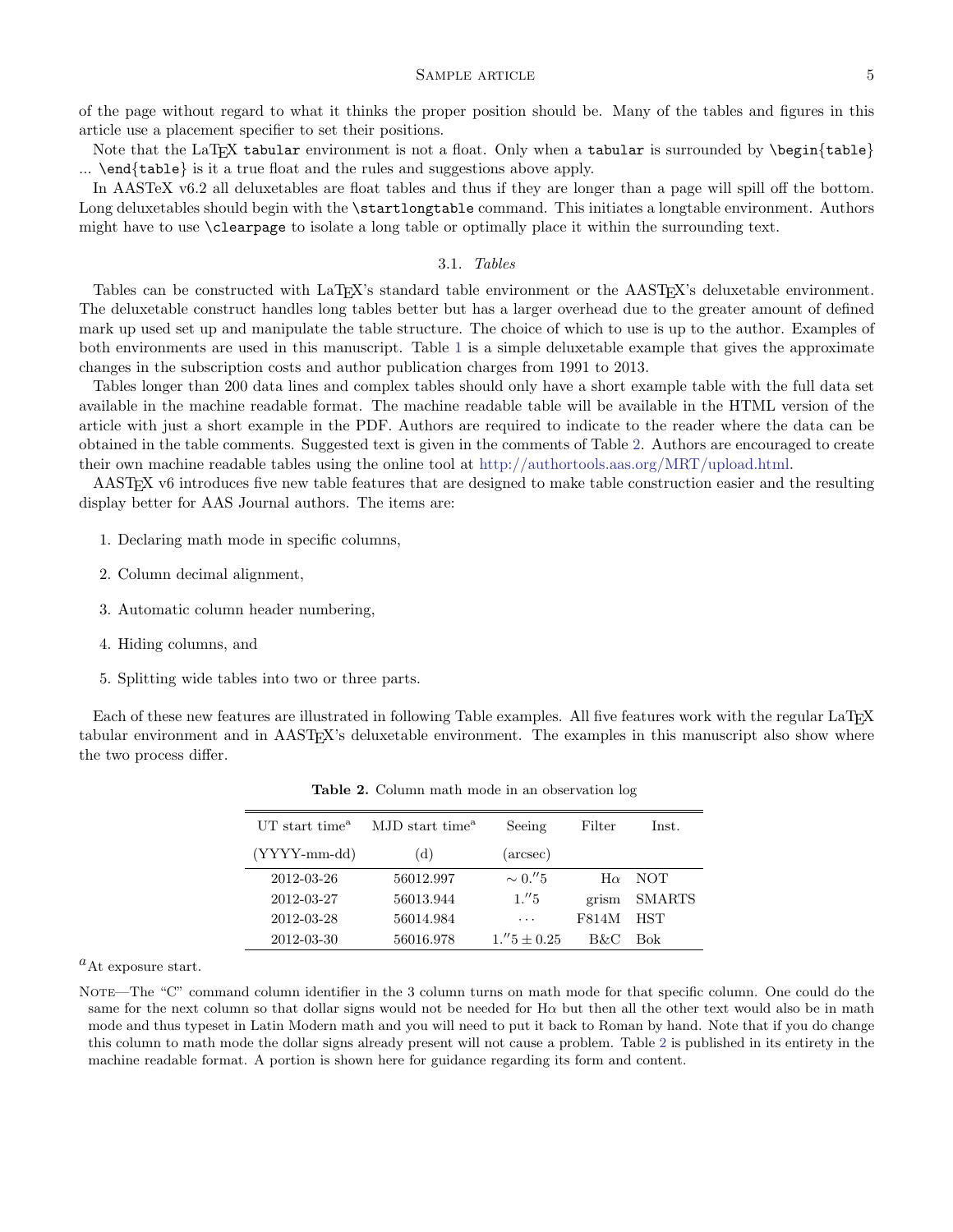### $6$  SCHWARZ ET AL.

#### 3.1.1. Column math mode

Both the LaTEX tabular and AASTEX deluxetable require an argument to define the alignment and number of columns. The most common values are "c", "l" and "r" for center, left, and right justification. If these values are capitalized, e.g. "C", "L", or "R", then that specific column will automatically be in math mode meaning that \$s are not required. Note that having embedded dollar signs in the table does not affect the output. The third and forth columns of Table [2](#page-4-1) shows how this math mode works.

### 3.1.2. Decimal alignment

Aligning a column by the decimal point can be difficult with only center, left, and right justification options. It is possible to use phantom calls in the data, e.g. \phn, to align columns by hand but this can be tedious in long or complex tables. To address this AASTEX introduces the \decimals command and a new column justification option, "D", to align data in that column on the decimal. In deluxetable the \decimals command is invoked before the \startdata call but can be anywhere in LaTEX's tabular environment.

Two other important thing to note when using decimal alignment is that each decimal column must end with a space before the ampersand, e.g. " $&&''$  is not allowed. Empty decimal columns are indicated with a decimal, e.g. ".". Do not use deluxetable's \nodata command.

The "D" alignment token works by splitting the column into two parts on the decimal. While this is invisible to the user one must be aware of how it works so that the headers are accounted for correctly. All decimal column headers need to span two columns to get the alignment correct. This can be done with a multicolumn call, e.g  $\mathcal{S}$  or  $\mathcal{S}$  or  $\mathcal{S}$  or  $\mathcal{S}$  or use the new  $\twohead{}$  command in deluxetable. Since LaTEX is splitting these columns into two it is important to get the table width right so that they appear joined on the page. You may have to run the LaT<sub>EX</sub> compiler twice to get it right. Table [3](#page-4-1) illustrates how decimal alignment works in the tabular environment with a  $\pm$  symbol embedded between the last two columns.

| Column        | Value             | Uncertainty |
|---------------|-------------------|-------------|
| А             | 1234              | $\pm$ 100.0 |
| B             | $123.4 \pm 1$     | 10.1        |
| $\mathcal{C}$ | $12.34 + 1.01$    |             |
| D             | $1.234 \pm 0.101$ |             |
| E             | $.1234\pm$        | 0.01001     |
| F             | 1.0<br>$^+$       |             |
|               |                   |             |

Table 3. Decimal alignment made easy

NOTE. - Two decimal aligned columns

#### 3.1.3. Automatic column header numbering

<span id="page-5-1"></span>The command \colnumbers can be included to automatically number each column as the last row in the header. Per the AAS Journal table format standards, each column index numbers will be surrounded by parentheses. In a LaTEX tabular environment the \colnumbers should be invoked at the location where the author wants the numbers to appear, e.g. after the last line of specified table header rows. In deluxetable this command has to come before \startdata. \colnumbers will not increment for columns hidden by the "h" command, see Section [3.1.4.](#page-5-0) Table [1](#page-2-1) uses this command to automatically generate column index numbers.

Note that when using decimal alignment in a table the command \decimalcolnumbers must be used instead of \colnumbers and \decimals. Table [4](#page-6-0) illustrates this specific functionality.

#### 3.1.4. Hiding columns

<span id="page-5-0"></span>Entire columns can be hidden from display simply by changing the specified column identifier to "h". In the LaTEX tabular environment this column identifier conceals the entire column including the header columns. In AASTEX's deluxetables the header row is specifically declared with the \tablehead call and each header column is marked with \colhead call. In order to make a specific header disappear with the "h" column identifier in deluxetable use \nocolhead instead to suppress that particular column header.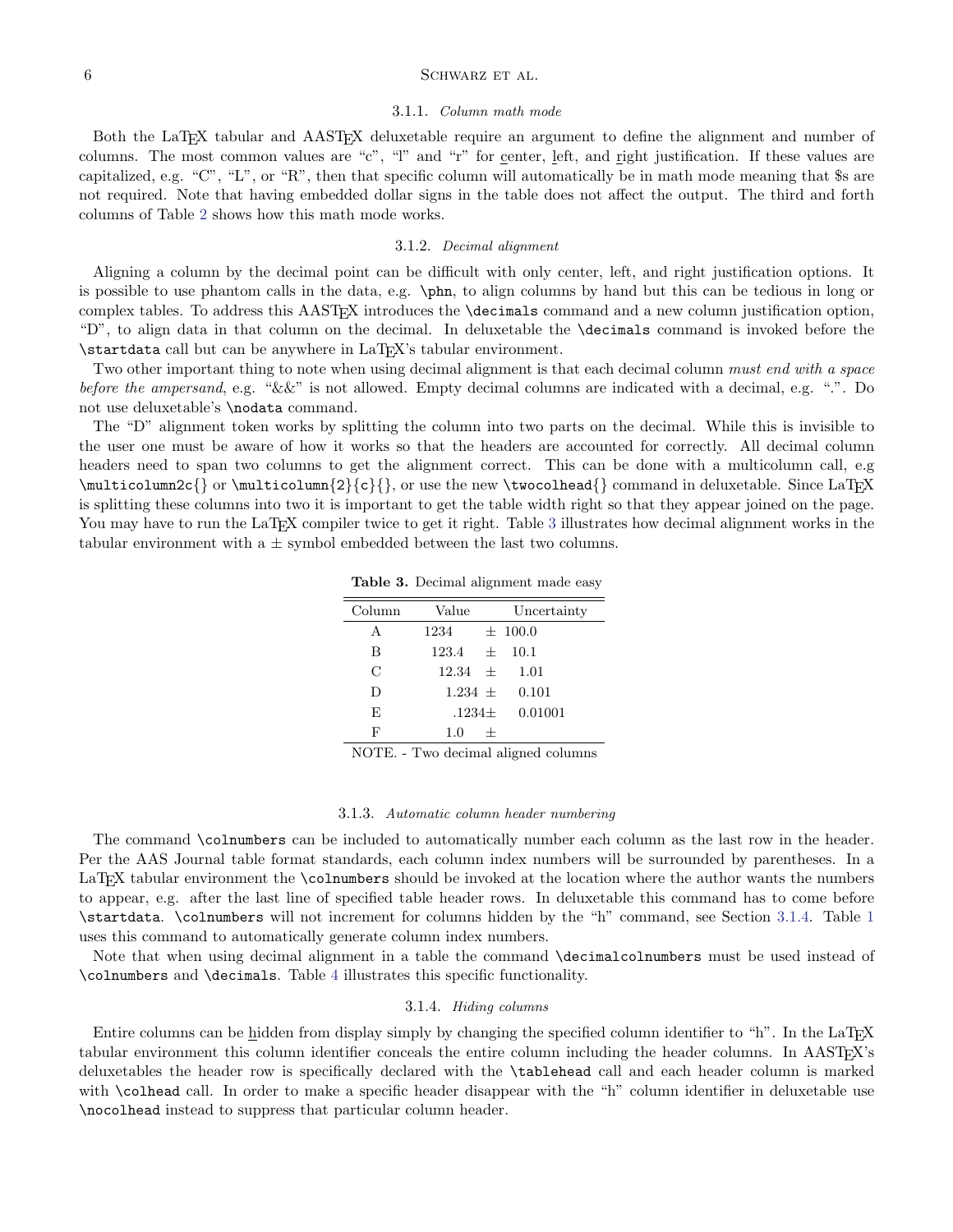| Messier        | NGC/IC   | Object              | Distance       |                | V     |
|----------------|----------|---------------------|----------------|----------------|-------|
| Number         | Number   | Type                | (kpc)          | Constellation  | (mag) |
| (1)            | (2)      | (3)                 | (4)            | (5)            | (6)   |
| M1             | NGC 1952 | Supernova remnant   | $\overline{2}$ | Taurus         | 8.4   |
| M <sub>2</sub> | NGC 7089 | Cluster, globular   | 11.5           | Aquarius       | 6.3   |
| M3             | NGC 5272 | Cluster, globular   | 10.4           | Canes Venatici | 6.2   |
| M4             | NGC 6121 | Cluster, globular   | 2.2            | Scorpius       | 5.9   |
| M5             | NGC 5904 | Cluster, globular   | 24.5           | Serpens        | 5.9   |
| M6             | NGC 6405 | Cluster, open       | 0.31           | Scorpius       | 4.2   |
| M7             | NGC 6475 | Cluster, open       | 0.3            | Scorpius       | 3.3   |
| M8             | NGC 6523 | Nebula with cluster | 1.25           | Sagittarius    | 6.0   |
| M <sub>9</sub> | NGC 6333 | Cluster, globular   | 7.91           | Ophiuchus      | 8.4   |
| M10            | NGC 6254 | Cluster, globular   | 4.42           | Ophiuchus      | 6.4   |

<span id="page-6-0"></span>Table 4. Fun facts about the first 10 messier objects

NOTE—This table "hides" the third column in the LaT<sub>E</sub>X when compiled. The Distance is also centered on the decimals. Note that when using decimal alignment you need to include the \decimals command before \startdata and all of the values in that column have to have a space before the next ampersand.

Authors can use this option in many different ways. Since column data can be easily suppressed authors can include extra information and hid it based on the comments of co-authors or referees. For wide tables that will have a machine readable version, authors could put all the information in the LaT<sub>E</sub>X table but use this option to hid as many columns as needed until it fits on a page. This concealed column table would serve as the example table for the full machine readable version. Regardless of how columns are obscured, authors are responsible for removing any unneeded column data or alerting the editorial office about how to treat these columns during production for the final typeset article.

Table [4](#page-6-0) provides some basic information about the first ten Messier Objects and illustrates how many of these new features can be used together. It has automatic column numbering, decimal alignment of the distances, and one concealed column. The Common name column is the third in the LaTEX deluxetable but does not appear when the article is compiled. This hidden column can be shown simply by changing the "h" in the column identifier preamble to another valid value. This table also uses \tablenum to renumber the table because a LaTEX tabular table was inserted before it.

#### 3.1.5. Splitting a table into multiple horizontal components

Since the AAS Journals are now all electronic with no print version there is no reason why tables can not be as wide as authors need them to be. However, there are some artificial limitations based on the width of a print page. The old way around this limitation was to rotate into landscape mode and use the smallest available table font sizes, e.g. \tablewidth, to get the table to fit. Unfortunately, this was not alway enough but now along with the hide column option outlined in Section [3.1.4](#page-5-0) there is a new way to break a table into two or three components so that it flows down a page by invoking a new table type, splittabular or splitdeluxetable. Within these tables a new "B" column separator is introduced. Much like the vertical bar option, "|", that produces a vertical table lines, e.g. Table [1,](#page-2-1) the new "B" separator indicates where to Break a table. Up to two "B"s may be included.

Table 5 shows how to split a wide deluxetable into three parts with the \splitdeluxetable command. The \colnumbers option is on to show how the automatic column numbering carries through the second table component, see Section [3.1.3.](#page-5-1)

The last example, Table [6,](#page-7-1) shows how to split the same table but with a regular LaT<sub>EX</sub> tabular call and into two parts. Decimal alignment is included in the third column and the "Component" column is hidden to illustrate the new features working together.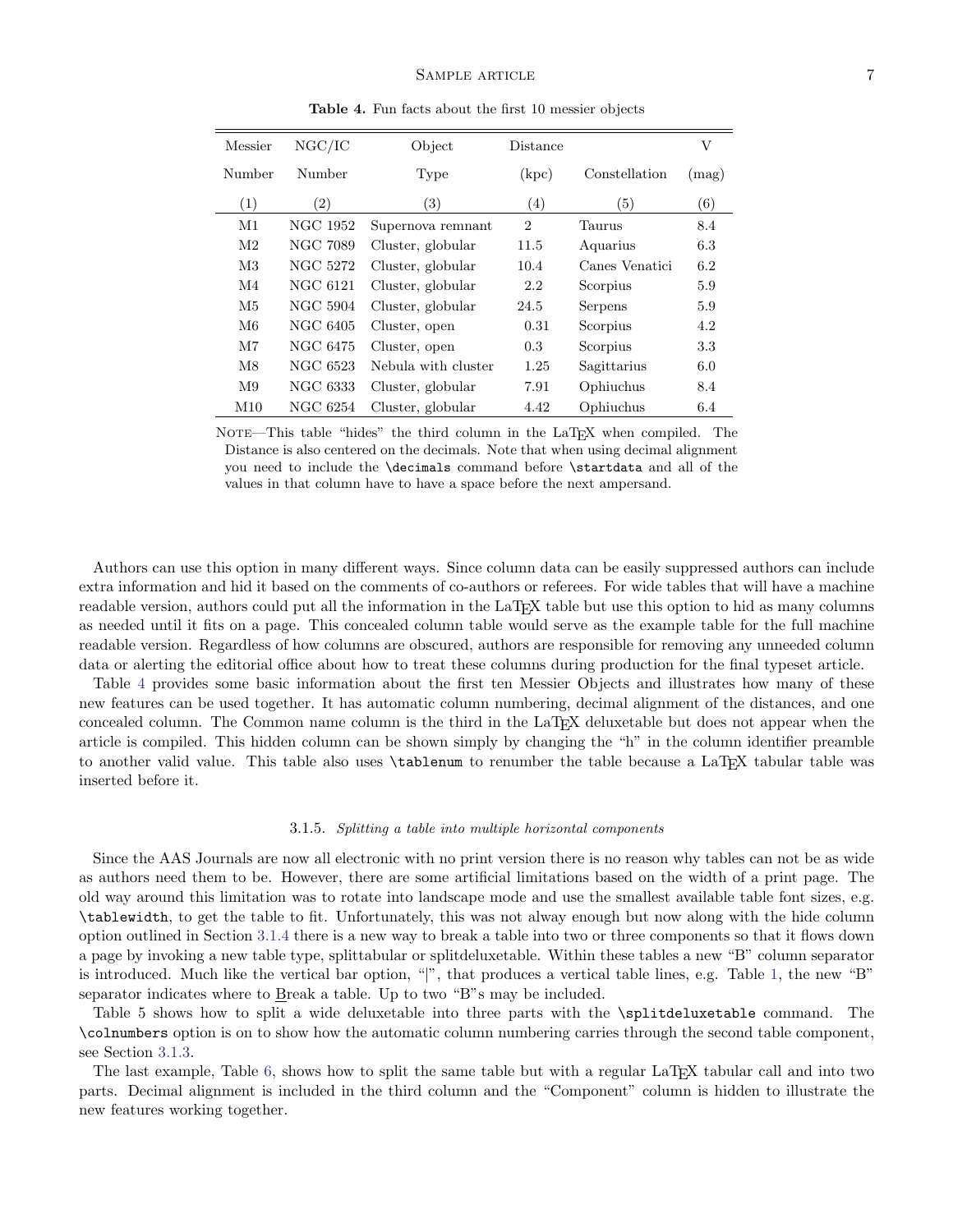| Model   | Component   | Shift       | <b>FWHM</b>   | Flux                                                        |
|---------|-------------|-------------|---------------|-------------------------------------------------------------|
|         |             |             |               | $(km s^{-1})$ $(km s^{-1})$ $(10^{-17} erg s^{-1} cm^{-2})$ |
|         |             |             |               | $Lv\alpha$                                                  |
| (1)     | (2)         | (3)         | (4)           | (5)                                                         |
|         | <b>BELs</b> | $-97.13$    | $9117 \pm 38$ | $1033 + 33$                                                 |
| Model 1 | <b>IELs</b> | $-4049.123$ | $1974 \pm 22$ | $2495 + 30$                                                 |
|         | <b>NELs</b> | $\cdots$    | $641 \pm 4$   | $449 \pm 23$                                                |
|         | <b>BELs</b> | $-85$       | $8991 \pm 41$ | $988 + 29$                                                  |
| Model 2 | <b>IELs</b> | $-51000$    | $2025 \pm 26$ | $2494 \pm 32$                                               |
|         | <b>NELS</b> | 52          | $637+10$      | $477 + 17$                                                  |

<span id="page-7-1"></span>Table 5. Measurements of Emission Lines: two breaks

| N V      | Si IV        | $\rm C\,IV$    | MgII          | $H\gamma$  |
|----------|--------------|----------------|---------------|------------|
| (6)      | (7)          | (8)            | (9)           | (10)       |
| $< 35\,$ | < 166        | $637 + 31$     | $1951 \pm 26$ | 991±30     |
| < 42     | ${}_{<}$ 109 | $995 \pm 186$  | $83 + 30$     | $75 + 23$  |
| < 6      | $\lt 9$      |                | $275 \pm 18$  | $150 + 11$ |
| < 24     | < 173        | $623 + 28$     | $1945 \pm 29$ | $989 + 27$ |
| < 37     | < 124        | $1005 \pm 190$ | $72 + 28$     | $72 + 21$  |
| $\lt$ 4  | < 8          |                | $278 + 17$    | $153 + 10$ |

| $H\beta$      | $H\alpha$    | He I           | $Pa\gamma$     |
|---------------|--------------|----------------|----------------|
| (11)          | (12)         | (13)           | (14)           |
| $3502 \pm 42$ | $20285 + 80$ | $2025 \pm 116$ | $1289 \pm 107$ |
| $130 + 25$    | $357 + 94$   | $194 + 64$     | $36 + 23$      |
| $313 + 12$    | $958 + 43$   | $318 + 34$     | $151 + 17$     |
| $3498 + 37$   | $20288 + 73$ | $2047 \pm 143$ | 1376±167       |
| $113 + 18$    | $271 + 85$   | $205 + 72$     | $34 + 21$      |
| $317 + 15$    | $969 + 40$   | $325 + 37$     | $147 + 22$     |
|               |              |                |                |

NOTE—This is an example of how to split a deluxetable. You can split any table with this command into two or three parts. The location of the split is given by the author based on the placement of the "B" indicators in the column identifier preamble. For more information please look at the new AASTEX instructions.

### 3.2. Figures

<span id="page-7-0"></span>Authors can include a wide number of different graphics with their articles in encapsulated postscript (EPS) or portable document format (PDF). These range from general figures all authors are familiar with to new enhanced graphics that can only be fully experienced in HTML. The later include animations, figure sets and interactive figures. This portion of the article provides examples for setting up all these graphics in with the latest version of AASTEX.

### 3.3. General figures

AAST<sub>EX</sub> has a \plotone command to display a figure consisting of one EPS/PDF file. Figure [1](#page-8-0) is an example which uses the data from Table [1.](#page-2-1) For a general figure consisting of two EPS/PDF files the \plottwo command can be used to position the two image files side by side. Figure [2](#page-9-0) shows the Swift/XRT X-ray light curves of two recurrent novae. The data from Figures [2](#page-9-0) through [4](#page-11-0) are taken from Table 2 of [Schwarz et al.](#page-17-2) [\(2011\)](#page-17-2).

Both \plotone and \plottwo take a \caption and an optional \figurenum command to specify the figure number<sup>[3](#page-7-2)</sup>. Each is based on the **graphicx** package command, **\includegraphics**. Authors are welcome to use

<span id="page-7-2"></span><sup>3</sup> It is better to not use \figurenum and let LaTeX auto-increment all the figures. If you do use this command you need to mark all of them accordingly.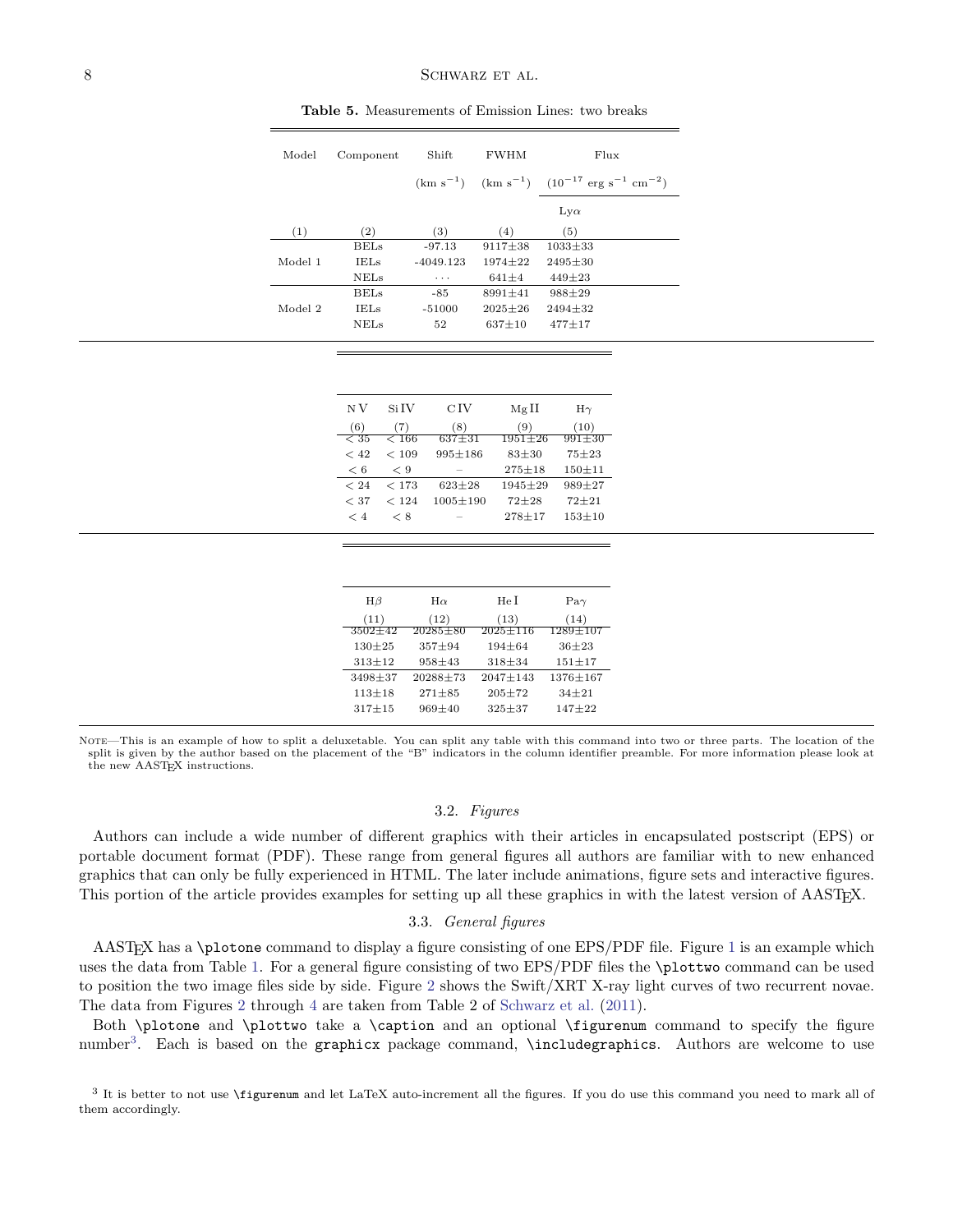### SAMPLE ARTICLE 9

| Model   | Shift         | <b>FWHM</b>   | Flux                                            |              |             |  |  |  |  |  |  |  |
|---------|---------------|---------------|-------------------------------------------------|--------------|-------------|--|--|--|--|--|--|--|
|         | $(km s^{-1})$ | $(km s^{-1})$ | $(10^{-17} \text{ erg s}^{-1} \text{ cm}^{-2})$ |              |             |  |  |  |  |  |  |  |
|         |               |               | $_{\text{Ly}\alpha}$                            | N V          | Si IV       |  |  |  |  |  |  |  |
| (1)     | (2)           | (3)           | (4)                                             | (5)          | (6)         |  |  |  |  |  |  |  |
|         | $-97.13$      | $9117 \pm 38$ | $1033 + 33$                                     | < 35         | < 166       |  |  |  |  |  |  |  |
| Model 1 | $-4049.123$   | $1974 + 22$   | $2495 + 30$                                     | ~< 42        | < 109       |  |  |  |  |  |  |  |
|         |               | $641 + 4$     | $449\pm23$                                      | $\leq 6$     | $\langle 9$ |  |  |  |  |  |  |  |
|         | $-85$         | $8991 + 41$   | $988 + 29$                                      | $\langle 24$ | < 173       |  |  |  |  |  |  |  |
| Model 2 | $-51000$      | $2025 + 26$   | $2494 + 32$                                     | < 37         | < 124       |  |  |  |  |  |  |  |
|         | 52            | $637 + 10$    | $477 + 17$                                      | $\lt 4$      | < 8         |  |  |  |  |  |  |  |
|         |               |               |                                                 |              |             |  |  |  |  |  |  |  |

Table 6. Measurements of Emission Lines: one break

| C IV           | MgII        | $\mathrm{H}\gamma$ | $H\beta$   | $H\alpha$    | He I         | $Pa\gamma$ |
|----------------|-------------|--------------------|------------|--------------|--------------|------------|
| (7)            | (8)         | (9)                | (10)       | (11)         | (12)         | (13)       |
| $637 + 31$     | $1951 + 26$ | $991 + 30$         | $3502+42$  | $20285 + 80$ | $2025 + 116$ | 1289+107   |
| $995 + 186$    | $83 + 30$   | $75 + 23$          | $130 + 25$ | $357 + 94$   | $194 + 64$   | $36 + 23$  |
|                | $275 + 18$  | $150 + 11$         | $313+12$   | $958 + 43$   | $318 + 34$   | $151 + 17$ |
| $623 + 28$     | $1945 + 29$ | $989 + 27$         | 3498+37    | $20288 + 73$ | $2047 + 143$ | 1376+167   |
| $1005 \pm 190$ | $72 + 28$   | $72 + 21$          | $113 + 18$ | $271 + 85$   | $205 + 72$   | $34 + 21$  |
|                | $278 + 17$  | $153 + 10$         | $317 + 15$ | $969+40$     | $325 + 37$   | $147 + 22$ |



<span id="page-8-0"></span>Figure 1. The subscription and author publication costs from 1991 to 2013. The data comes from Table [1.](#page-2-1)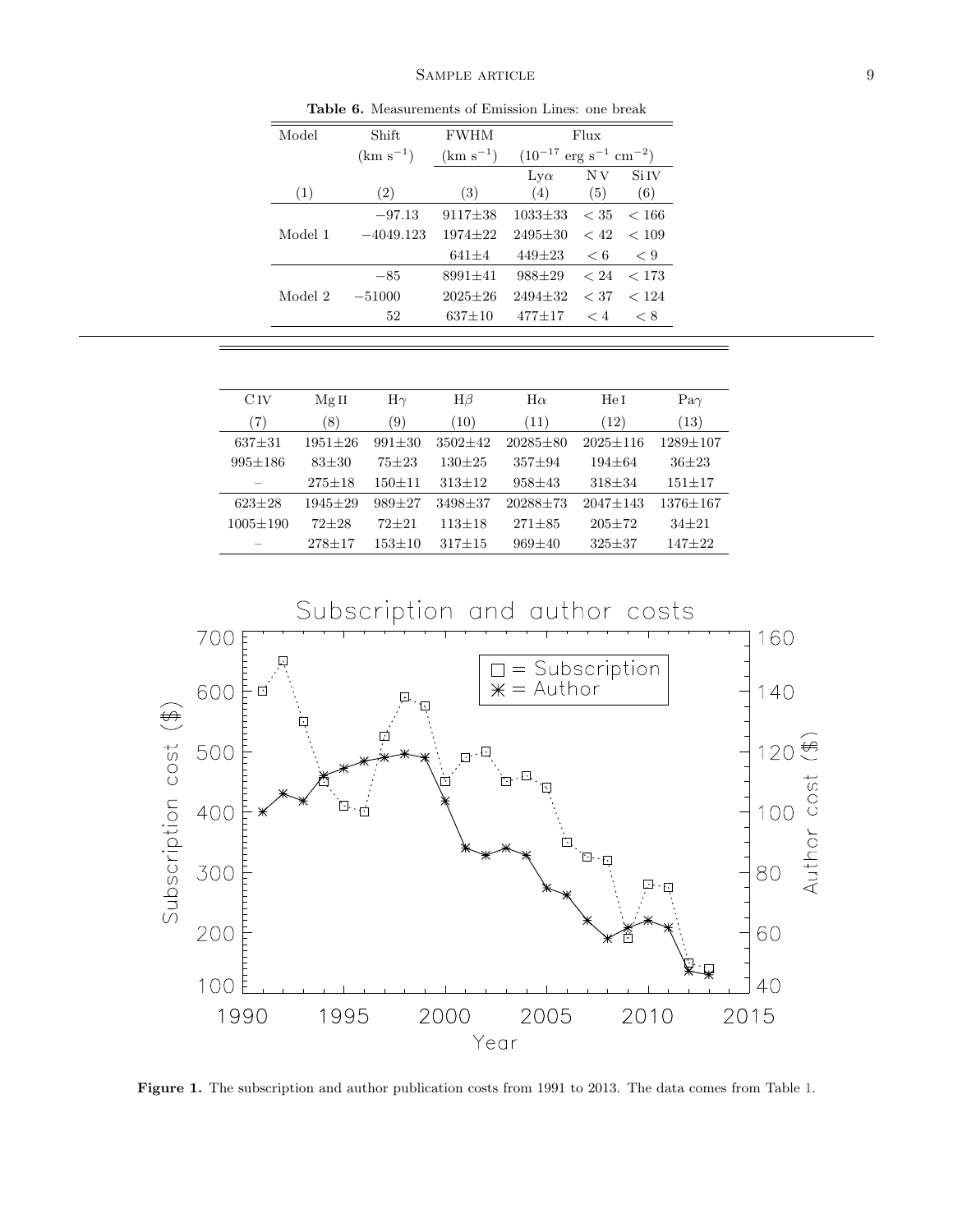

<span id="page-9-0"></span>Figure 2. Swift/XRT X-ray light curves of RS Oph and U Sco which represent the two canonical recurrent types, a long period system with a red giant secondary and a short period system with a dwarf/sub-dwarf secondary, respectively.

\includegraphics along with its optional arguments that control the height, width, scale, and position angle of a file within the figure. More information on the full usage of \includegraphics can be found at [https://en.wikibooks.org/wiki/LaTeX/Importing](https://en.wikibooks.org/wiki/LaTeX/Importing_Graphics#Including_graphics)\_Graphics#Including\_graphics.

### 3.4. Grid figures

Including more than two EPS/PDF files in a single figure call can be tricky easily format. To make the process easier for authors AASTEX v6 offers \gridline which allows any number of individual EPS/PDF file calls within a single figure. Each file cited in a \gridline will be displayed in a row. By adding more \gridline calls an author can easily construct a matrix X by Y individual files as a single general figure.

For each \gridline command a EPS/PDF file is called by one of four different commands. These are \fig, \rightfig, \leftfig, and \boxedfig. The first file call specifies no image position justification while the next two will right and left justify the image, respectively. The **\boxedfig** is similar to **\fig** except that a box is drawn around the figure file when displayed. Each of these commands takes three arguments. The first is the file name. The second is the width that file should be displayed at. While any natural LaT<sub>E</sub>X unit is allowed, it is recommended that author use fractional units with the \textwidth. The last argument is text for a subcaption.

Figure [3](#page-10-1) shows an inverted pyramid of individual figure constructed with six individual EPS files using the \gridline option.

### 3.5. Figure sets

A large collection of similar style figures should be grouped together as a figure set. The derived PDF article will only shows an example figure while the enhanced content is available in the figure set in the electronic edition. The advantage of a figure set gives the reader the ability to easily sort through the figure collection to find individual component figures. All of the figure set components, along with their html framework, are also available for download in a .tar.gz package.

Special LaT<sub>EX</sub> mark up is required to create a figure set. Prior to AAST<sub>EX</sub> v6 the underlying mark up commands had to be inserted by hand but is now included. Note that when an article with figure set is compiled in LaTEX none of the component figures are shown and a floating Figure Set caption will appear in the resulting PDF.

#### Fig. Set 4. Swift X-ray light curves

Authors are encouraged to use an online tool at <http://authortools.aas.org/FIGSETS/make-figset.html> to generate their own specific figure set mark up to incorporate into their LaT<sub>E</sub>X articles.

#### 3.6. Animations

Authors may include animations in their articles. A single still frame from the animation should be included as a regular figure to serve as an example. The associated figure caption should indicate to the reader exactly what the animation shows and that the animation is available online.

### 3.7. Interactive figures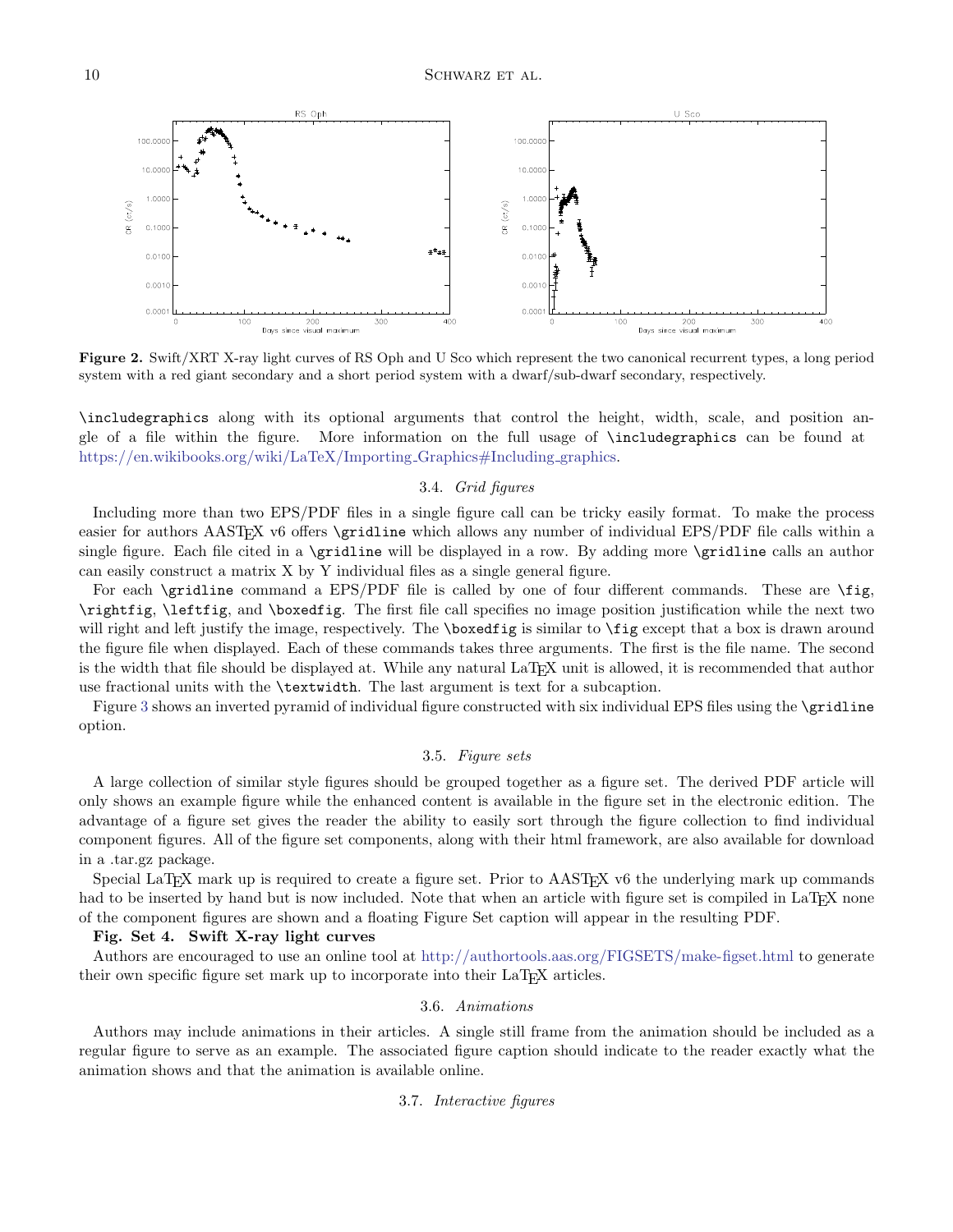

<span id="page-10-1"></span>Figure 3. Inverted pyramid figure of six individual files. The nova are (a) V2491 Cyg, (b) HV Cet, (c) LMC 2009, (d) RS Oph, (e) U Sco, and (f) KT Eri.

Interactive figures give the reader the ability to manipulate the information contained in an image which can add clarity or help further the author's narrative. These figures consist of two parts, the figure file in a specific format and a javascript and html frame work that provides the interactive control. An example of an interactive figure is a 3D model. The underlying figure is a X3D file while x3dom.js is the javascript driver that displays it. An author created interface is added via a html wrapper. The first 3D model published by the AAS Journals using this technique was [Vogt et al.](#page-17-3) [\(2014\)](#page-17-3). Authors should consult the online tutorials for more information on how to construct their own interactive figures.

As with animations authors should include a non-interactive regular figure to use as an example. The example figure should also indicate to the reader that the enhanced figure is interactive and can be accessed online.

#### 4. DISPLAYING MATHEMATICS

<span id="page-10-0"></span>The most common mathematical symbols and formulas are in the amsmath package. AASTEX requires this package so there is no need to specifically call for it in the document preamble. Most modern LaT<sub>EX</sub> distributions already contain this package. If you do not have this package or the other required packages, revtex4-1, latexsym, graphicx, amssymb, longtable, and epsf, they can be obtained from <http://www.ctan.org>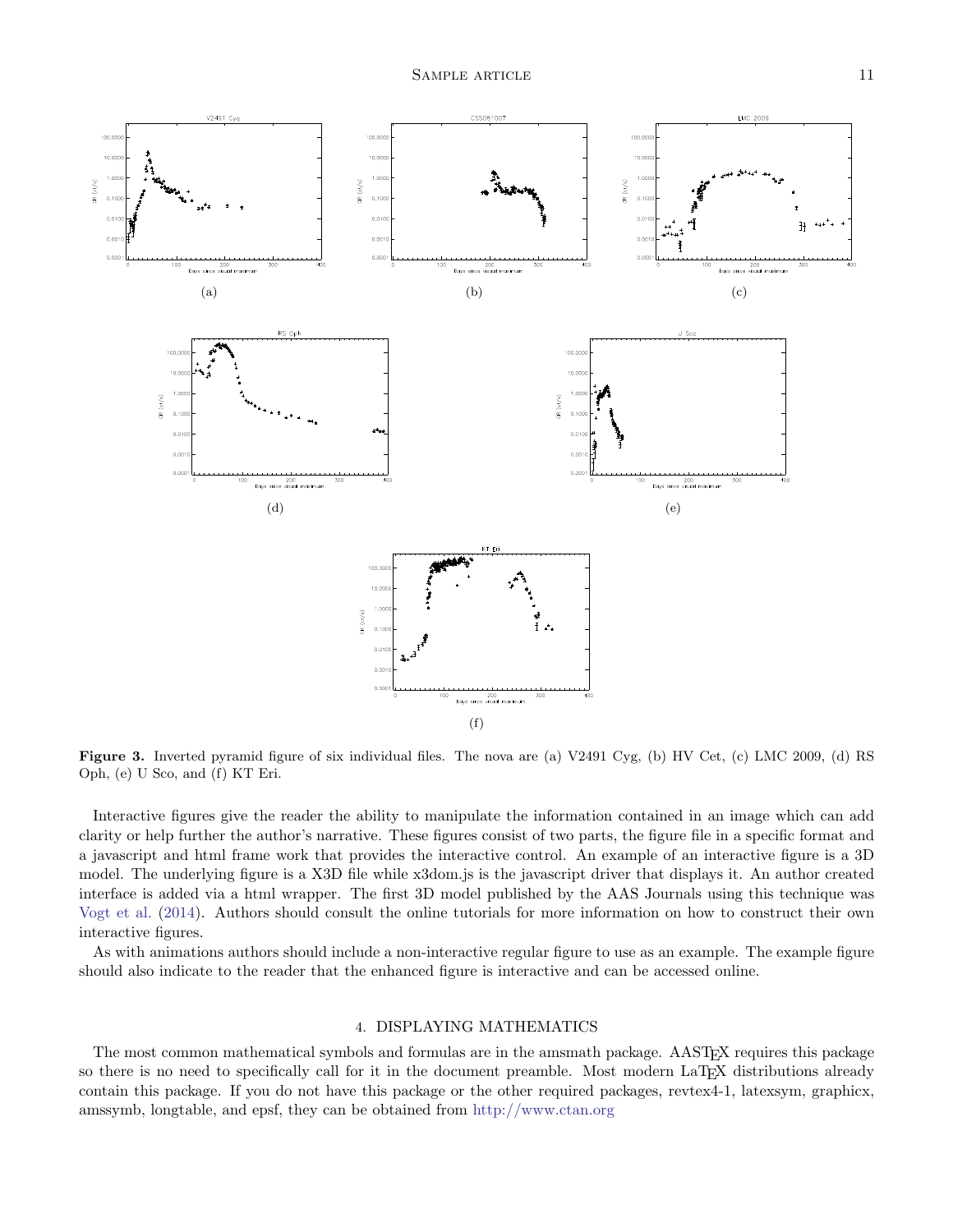

<span id="page-11-0"></span>Figure 4. The Swift/XRT X-ray light curve for the first year after outburst of the suspected recurrent nova KT Eri. At a maximum count rate of 328 ct/s, KT Eri was the brightest nova in X-rays observed to date. All the component figures are available in the Figure Set.

Mathematics can be displayed either within the text, e.g.  $E = mc^2$ , or separate from in an equation. In order to be properly rendered, all inline math text has to be declared by surrounding the math by dollar signs (\$).

A complex equation example with inline math as part of the explanation follows.

$$
\bar{v}(p_2, \sigma_2)P_{-\tau}\hat{a}_1\hat{a}_2\cdots\hat{a}_nu(p_1, \sigma_1),\tag{1}
$$

where p and  $\sigma$  label the initial  $e^{\pm}$  four-momenta and helicities  $(\sigma = \pm 1)$ ,  $\hat{a}_i = a_i^{\mu} \gamma_{\nu}$  and  $P_{\tau} = \frac{1}{2}(1 + \tau \gamma_5)$  is a chirality projection operator ( $\tau = \pm 1$ ). This produces a single line formula. LaTFX will auto-number this and any subsequent equations. If no number is desired then the equation call should be replaced with displaymath.

LaT<sub>E</sub>X can also handle a a multi-line equation. Use equarray for more than one line and end each line with a  $\backslash \backslash$ . Each line will be numbered unless the  $\iota$  is preceded by a **\nonumber** command. Alignment points can be added with ampersands  $(\&)$ . There should be two ampersands per line. In the examples they are centered on the equal symbol.

$$
\gamma^{\mu} = \begin{pmatrix} 0 & \sigma^{\mu}_{+} \\ \sigma^{\mu}_{-} & 0 \end{pmatrix}, \gamma^{5} = \begin{pmatrix} -1 & 0 \\ 0 & 1 \end{pmatrix}, \tag{2}
$$

$$
\sigma_{\pm}^{\mu} = (1, \pm \sigma), \tag{3}
$$

$$
\hat{a} = \begin{pmatrix} 0 & (\hat{a})_+ \\ (\hat{a})_- & 0 \end{pmatrix},
$$

$$
(\hat{a})_{\pm} = a_{\mu} \sigma_{\pm}^{\mu}
$$
 (4)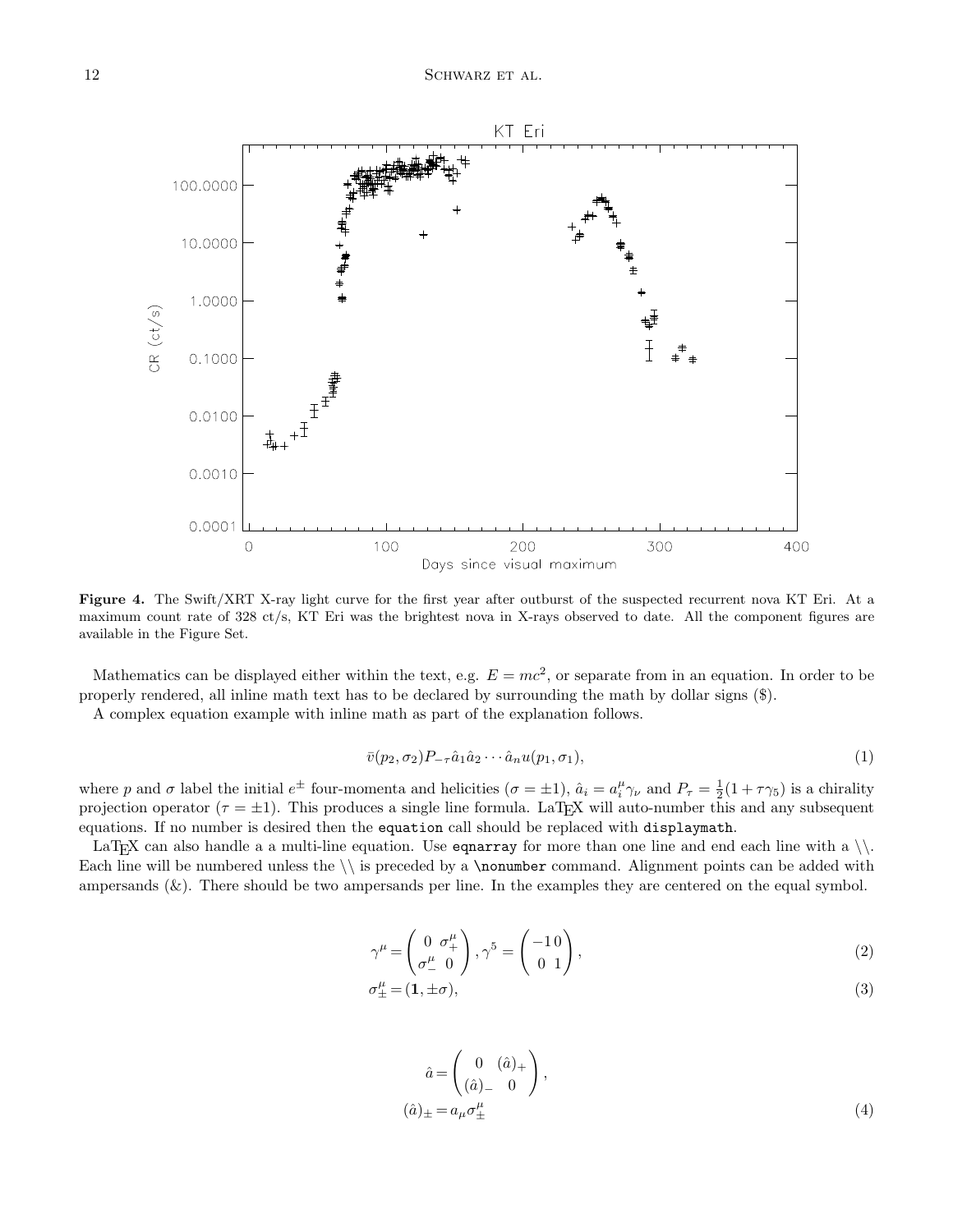

Figure 5. Example image from the animation which is available in the electronic edition.

# 5. REVISION TRACKING AND COLOR HIGHLIGHTING

<span id="page-12-0"></span>Authors sometimes use color to highlight changes to their manuscript in response to editor and referee comments. In AASTEX new commands have been introduced to make this easier and formalize the process.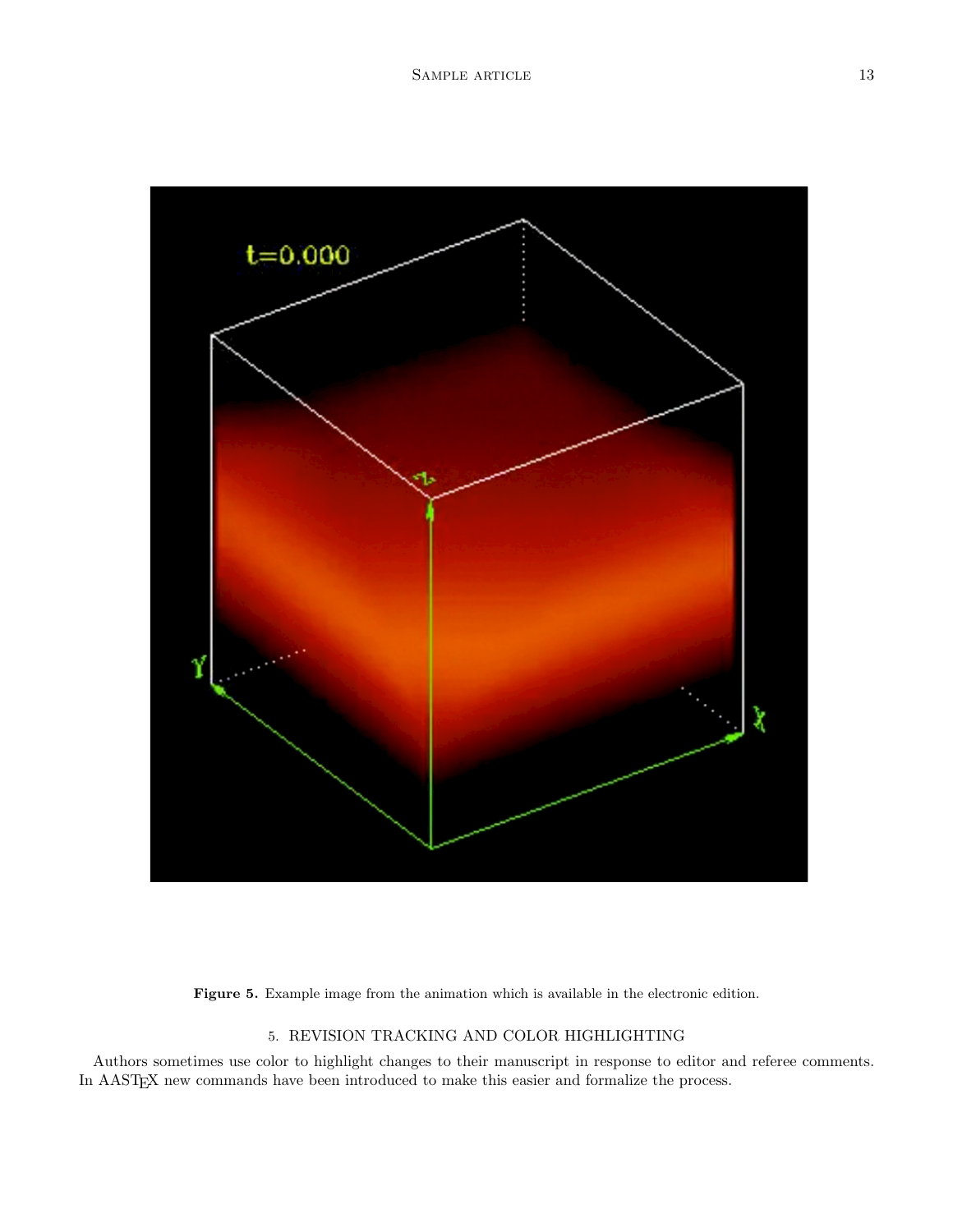#### 14 SCHWARZ ET AL.

The first method is through a new set of editing mark up commands that specifically identify what has been changed. These commands are \added{<text>}, \deleted{<text>}, and \replaced{<old text>}{<replaced text>}. To activate these commands the trackchanges option must be used in the \documentclass call. When compiled this will produce the marked text in red. The \explain{<text>} can be used to add text to provide information to the reader describing the change. Its output is purple italic font. To see how \added{<important added info>}, \deleted{<this can be deleted text>}, \replaced{<old data>}{<replaced data>}, and \explain{<text explaining the change>} commands will produce important added information and replaced data, toggle between versions compiled with and without the trackchanges option.

A summary list of all these tracking commands can be produced at the end of the article by adding the \listofchanges just before the \end{document} call. The page number for each change will be provided. If the linenumbers option is also included in the documentcall call then not only will all the lines in the article be numbered for handy reference but the summary list will also include the line number for each change.

The second method does not have the ability to highlight the specific nature of the changes but does allow the author to document changes over multiple revisions. The commands are  $\edit1{\text<}$ ,  $\edit2{\text<}$ , \edit3{<text>} and they produce <text> that is highlighted in bold red, italic blue and underlined purple, respectively. Authors should use the first command to indicated which text has been changed from the first revision. The second command is to highlight new or modified text from a second revision. If a third revision is needed then the last command should be used to show this changed text. Since over 90% of all manuscripts are accepted after the 3rd revision these commands make it easy to identify what text has been added and when. Once the article is accepted all the highlight color can be turned off simply by adding the \turnoffediting command in the preamble. Likewise, the new commands \turnoffeditone, \turnoffedittwo, and \turnoffeditthree can be used to only turn off the \edit1{<text>}, \edit2{<text>} and \edit3{<text>}, respectively.

Similar to marking editing changes with the **\edit** options there are also the **\authorcomments1**{ $\text{text>}$ }, \authorcomments2{<text>} and \authorcomments3{<text>} commands. These produce the same bold red, italic blue and underlined purple text but when the \turnoffediting command is present the <text> material does not appear in the manuscript. Authors can use these commands to mark up text that they are not sure should appear in the final manuscript or as a way to communicate comments between co-authors when writing the article.

#### 6. SOFTWARE AND THIRD PARTY DATA REPOSITORY CITATIONS

<span id="page-13-0"></span>The AAS Journals would like to encourage authors to change software and third party data repository references from the current standard of a footnote to a first class citation in the bibliography. As a bibliographic citation these important references will be more easily captured and credit will be given to the appropriate people.

The first step to making this happen is to have the data or software in a long term repository that has made these items available via a persistent identifier like a Digital Object Identifier (DOI). A list of repositories that satisfy this criteria plus each one's pros and cons are given at [https://github.com/AASJournals/Tutorials/tree/master/Repositories.](https://github.com/AASJournals/Tutorials/tree/master/Repositories)

In the bibliography the format for data or code follows this format:

author year, title, version, publisher, prefix:identifier

[Corrales](#page-17-4) [\(2015\)](#page-17-4) provides a example of how the citation in the article references the external code at https://doi.org/10.5281/zenod Unfortunately, bibtex does not have specific bibtex entries for these types of references so the "@misc" type should be used. The Repository tutorial explains how to code the "@misc" type correctly. The most recent aasjournal.bst file, available with AAST<sub>EX</sub> v6, will output bibtex "@misc" type properly.

We thank all the people that have made this AASTeX what it is today. This includes but not limited to Bob Hanisch, Chris Biemesderfer, Lee Brotzman, Pierre Landau, Arthur Ogawa, Maxim Markevitch, Alexey Vikhlinin and Amy Hendrickson. Also special thanks to David Hogg and Daniel Foreman-Mackey for the new "modern" style design. Considerable help was provided via bug reports and hacks from numerous people including Patricio Cubillos, Alex Drlica-Wagner, Sean Lake, Michele Bannister, Peter Williams, and Jonathan Gagne.

Facilities: HST(STIS), Swift(XRT and UVOT), AAVSO, CTIO:1.3m, CTIO:1.5m,CXO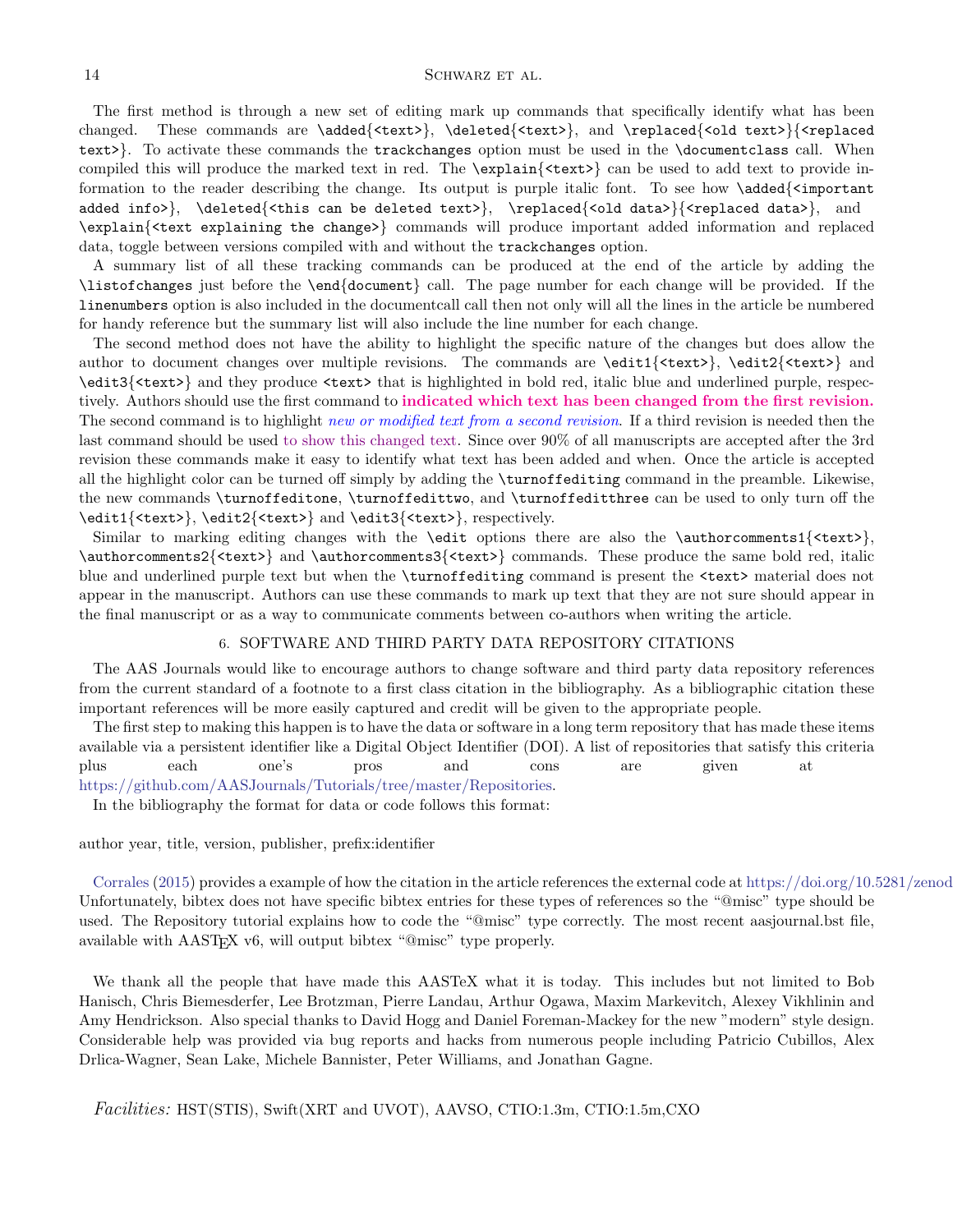### Software: astropy[\(AstropyCollaborationetal.2013\)](#page-17-5),Cloudy[\(Ferlandetal.2013\)](#page-17-6),SExtractor[\(Bertin&Arnouts1996\)](#page-17-7)

### APPENDIX

### A. APPENDIX INFORMATION

Appendices can be broken into separate sections just like in the main text. The only difference is that each appendix section is indexed by a letter (A, B, C, etc.) instead of a number. Likewise numbered equations have the section letter appended. Here is an equation as an example.

$$
I = \frac{1}{1 + d_1^{P(1 + d_2)}}\tag{A1}
$$

Appendix tables and figures should not be numbered like equations. Instead they should continue the sequence from the main article body.

#### B. AUTHOR PUBLICATION CHARGES

<span id="page-14-0"></span>Finally some information about the AAS Journal's publication charges. In April 2011 the traditional way of calculating author charges based on the number of printed pages was changed. The reason for the change was due to a recognition of the growing number of article items that could not be represented in print. Now author charges are determined by a number of digital "quanta". A single quantum is 350 words, one figure, one table, and one enhanced digital item. For the latter this includes machine readable tables, figure sets, animations, and interactive figures. The current cost is \$27 per word quantum and \$30 for all other quantum type.

# C. ROTATING TABLES

The process of rotating tables into landscape mode is slightly different in  $\text{AASTEXv6.2}$ . Instead of the \rotate command, a new environment has been created to handle this task. To place a single page table in a landscape mode start the table portion with \begin{rotatetable} and end with \end{rotatetable}.

Tables that exceed a print page take a slightly different environment since both rotation and long table printing are required. In these cases start with \begin{longrotatetable} and end with \end{longrotatetable}. Table [7](#page-15-0) is an example of a multi-page, rotated table.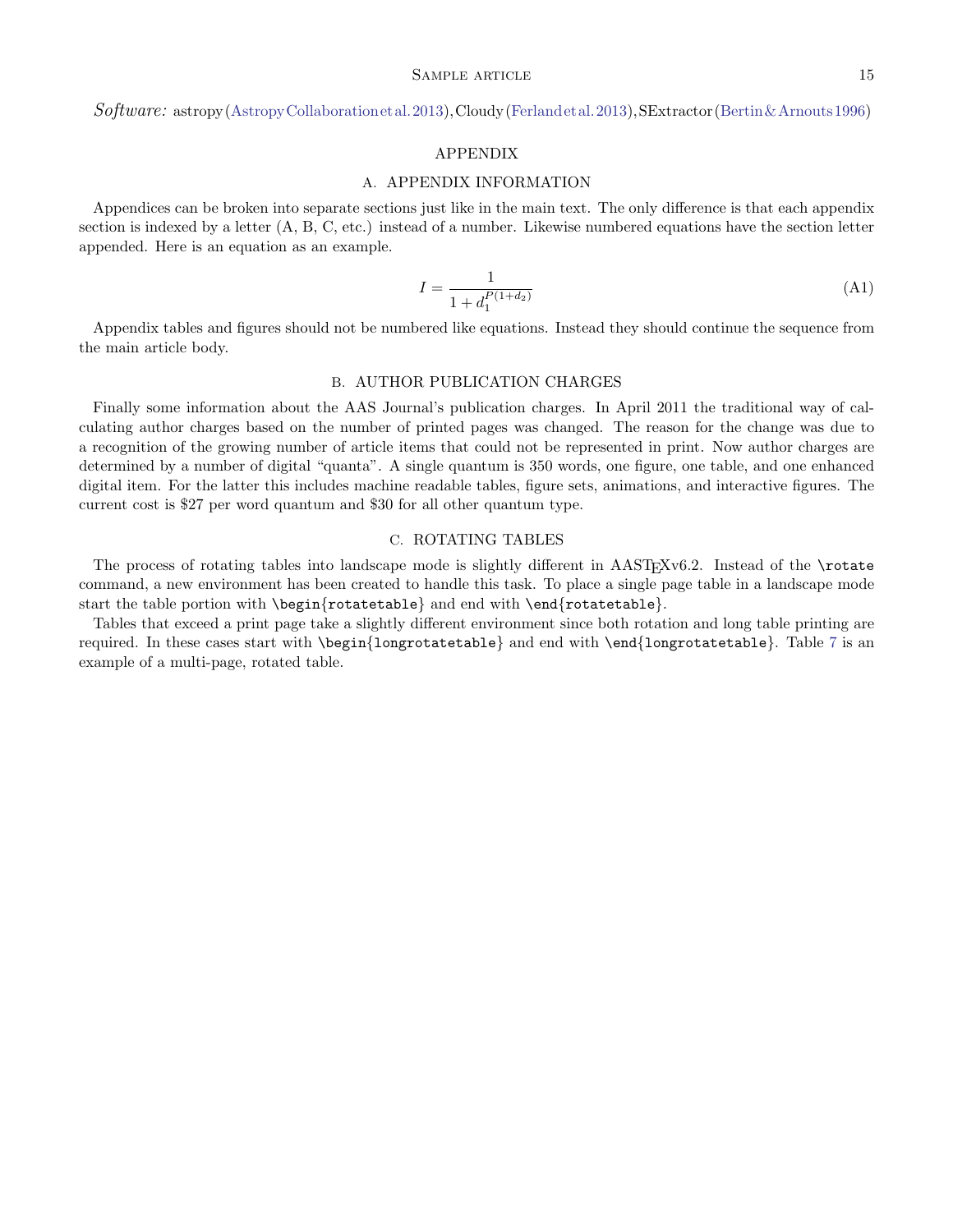| j<br>į                                                               |
|----------------------------------------------------------------------|
| $\sim$<br>i<br>ı<br>י<br>ו<br>;<br>;<br>;                            |
| $\frac{2}{3}$<br>$\frac{1}{2}$<br>-<br>-<br>-<br>-<br>-              |
| $\overline{\phantom{a}}$                                             |
| J                                                                    |
| .<br>أ                                                               |
| $\ddot{\zeta}$                                                       |
| į<br>Ì                                                               |
| labie I.<br>$\begin{array}{c} \hline \end{array}$<br>l<br>.<br> <br> |

| RN?            |                  | $\rightarrow$                |                     |                                        | $\overline{ }$     | $\geq$             |                   | ÷                 |                   | $\overline{\phantom{0}}$ | ł                 | İ                  | $\succ$            | $\ddot{ }$         |                  | $\vdots$            | ţ                 | $\vdots$          | ÷                 | $\vdots$           |                    |                  | ÷                  | ÷                       | $\vdots$             | ÷                 | $\vdots$               | Ì                                                       |                  | $\geq$             | Y(101)                |                     |                    | $\vdots$           |                     | $\vdots$            | $\vdots$          |
|----------------|------------------|------------------------------|---------------------|----------------------------------------|--------------------|--------------------|-------------------|-------------------|-------------------|--------------------------|-------------------|--------------------|--------------------|--------------------|------------------|---------------------|-------------------|-------------------|-------------------|--------------------|--------------------|------------------|--------------------|-------------------------|----------------------|-------------------|------------------------|---------------------------------------------------------|------------------|--------------------|-----------------------|---------------------|--------------------|--------------------|---------------------|---------------------|-------------------|
| Dust?          |                  | $\mathbb{Z}$                 |                     | N(7)                                   | Z                  | Z                  |                   | $\vdots$          | M (24)            | Z                        |                   | Z                  | N(34)              | Z                  |                  | $\mathbf{Y}$ (42)   |                   |                   | $\vdots$          | Y(54)              | Z                  |                  | Z                  | z                       | Z                    | ${\rm Y}$ (40)    | Y(81)                  | $M(87)$                                                 | Z                | Z                  | $N(100)$              | $\mathbb{Z}$        | $\rm N$ (105)      | $\overline{z}$     | $\mathbf{Y}$ (110)  | $N(114)$            | M(117)            |
| $\Box$         | (kpc)            | $6.25 \pm 5(4)$              | $4.45 \pm 1.95$ (6) | $4.8 \pm 1$ (9)                        | $4.25 \pm 3.4 (4)$ | 6.5(15)            | $\frac{50}{2}$    | $\frac{6}{2}$     | $50\,$            | S                        | 61                |                    | $1.6 \pm 0.3$ (33) | $12\pm2(4)$        |                  | $9.05 \pm 2.8$ (42) | $4.9\pm0.5(44)$   | 7.5(39)           |                   | $1.6 \pm 0.4$ (54) |                    |                  | $1.6 \pm 0.1$ (63) | $8.9 + 3.6(69)$         | $1.8 \pm 0.1$ (72)   |                   | $7.75 \pm 3(77)$       | $3.1 \pm 0.5$ (86)                                      |                  | 10.5(96)           | $27.5 \pm 3$ (99)     | $5.2 \pm 0.8$ (103) |                    |                    | $3.7 \pm 0.2$ (108) | $\vdots$            | $\vdots$          |
| Period         | $\binom{d}{b}$   | 0.62(4)                      | 1.77(5)             | 0.059375(10)                           | 0.102(13)          |                    |                   |                   | ċ                 | 1.19(26)                 |                   |                    | 456 (33)           | 1.23056 (36)       |                  |                     |                   |                   |                   |                    |                    |                  | 0.13467(64)        |                         | 0.081263(70)         |                   | 0.06577(80)            | 0.159(85)                                               | 0.242(90)        | 0.09580: (95)      |                       | 0.284781 (103)      |                    |                    |                     | $\vdots$            | $\vdots$          |
| $N_H$          | $\rm (cm^{-2})$  | $1.2e + 22$                  | $1.1e + 21$         | $3.8e + 21$                            | $8e + 21$          | $5.5e + 20$        | $7.8e + 20$       | $7.8e + 20$       | $1e + 21$         | $5.7e + 20$              | $5e+20$           | $4.2e + 21$        | $2.25e + 21$       | $1.2e + 21$        | $1.4e + 22$      | $3.75e + 21$        | $8.0e + 21$       | $5.0e + 21$       | $1.0e + 22$       | $1.6e + 21$        | $3.2e + 21$        | $4.0e + 21$      | $3.6e + 21$        | $1.6e + 22$             | $2.7e + 21$          | $7.0e + 21$       | $4.4e + 21$            | $1.4e + 22$                                             | $1.0e + 22$      | $4.7e + 21$        | $2.0e + 21$           | $2.3e + 21$         | $3.3e + 21$        | $2.6e + 21$        | $3.1e+21$           | $2.9e + 21$         | $3.3e + 21$       |
| $E(B-V)$       | (mag)            | $0.8\pm0.2(4)$               | 0.146               | 0.45(9)                                | $0.8 \pm 0.2$ (4)  | 0.08(15)           | 0.15(203)         | 0.15(203)         | 0.15(203)         | 0.15(203)                |                   | 0.71(30)           | 0.73(32)           | $0.2 \pm 0.1$ (4)  |                  | $0.5 \pm 0.1$ (42)  | 1.56(44)          |                   | 2.07(30)          | 0.36(54)           | (57)               | 1.2(30)          | 0.6(63)            | (68)<br>$\ddot{\alpha}$ | $0.36 \pm 0.04$ (71) | (75)<br>1.2       | $0.575 \pm 0.015$ (79) | 1.5(84)                                                 | $(68)$ $11.0$    | 0.43(94)           | (98)<br>$0.38 + 0.08$ |                     | 1.4(105)           | 0.25(107)          | 0.9(108)            | 1.3: (113)          | 2.0(117)          |
| <b>FWHM</b>    | $\rm(km~s^{-1})$ | 2300(3)                      |                     | 1000(8)                                | 1150 (12)          | 3000 (15)          |                   | 1700 (20)         | 900(23)           | 3900 (25)                | 3200 (28)         |                    | 3930 (31)          | 7600(37)           | (38)<br>840      | 2700 (43)           | 3000 (44)         | 1730 (47)         | 2300 (50)         | 640 (53)           | 1800 (56)          | 670 (60)         | 1200 (62)          | 1900 (67)               | (19)<br>2000         | 3200 (74)         | 1850 (78)              | 950 (82)                                                | 1000 (88)        | 4860 (93)          | 10000 (98)            |                     | 560 (104)          | 1470 (106)         | 800 (109)           | 600 (112)           | 1210 (116)        |
| t <sub>2</sub> | $\widehat{d}$    | 32(2)                        |                     | 18(7)                                  | $50\ (2)$          | 6.6(14)            | $15 \pm 2 (17)$   | $9 + 2(19)$       | 63 (22)           | $4\pm1$                  | $\vdots$          | Ŝ.                 | 7.9(14)            | 1.2(36)            | 6(40)            | 11(42)              | 7: (45)           | (0) 7             | $11\pm2(49)$      | 21(52)             | $\frac{15}{1}$     | $23 + 2(59)$     | $6.6 \pm 0.5(61)$  | 17 <sub>(66)</sub>      | 17(71)               | 6(40)             | (77)                   | 7(83)                                                   | $\frac{1}{2}$    | 4.6(92)            | 6.3(98)               |                     | $\overline{20}$    | öö                 | 26.5 (108)          | 15                  | $\dot{\infty}$    |
| Date           | (JD)             | $\widehat{\Xi}$<br>2451665.5 | 2454596.5           | $\widetilde{\mathcal{L}}$<br>2445352.5 | 2452289 (2)        | (14)<br>2455150.17 | (16)<br>2449778.5 | (18)<br>2451737.5 | (21)<br>2453700.5 | (25)<br>2454867.5        | (27)<br>2453588.5 | (29)<br>2454739.90 | (14)<br>2453779.44 | (35)<br>2455224.94 | 39)<br>2453614.5 | (41)<br>2454123.5   | (44)<br>2453220.5 | (46)<br>2453577.5 | (48)<br>2454959.5 | (14)<br>2454147.65 | (55)<br>2454152.21 | 58)<br>2454714.5 | (61)<br>2451515.5  | (65)<br>2453531.5       | (02)<br>2448654.5    | (73)<br>2453412.5 | (92)<br>2453831.5      | (82)<br>2454176.27                                      | 88)<br>2454534.2 | (91)<br>2454567.86 | (26)<br>2450979.5     | (102)<br>2452295.5  | (104)<br>2453778.8 | (106)<br>2453832.5 | (108)<br>2454187.5  | (111)<br>2454613.11 | 115)<br>2454617.5 |
| $V_{max}$      | (mag)            | 8.83(1)                      |                     | 7.2(7)                                 | 7.84(11)           | 5.42(14)           | (0.7)(16)         | (1.45(18))        | 11.5(21)          | 10.6(25)                 | 10.4(27)          | 8.1 (29)           | 4.5(31)            | 8.05(35)           | 8.5(38)          | 8.2(41)             | 7.4(44)           | 8.7 $(46)$        | 8.53 (48)         | 3.79 (51)          | 8.8(55)            | 7.1(58)          | 3.8(61)            | 10.5(65)                | 4.3 (70)             | 9.3(73)           |                        | $\begin{array}{c} 7.8 \ (76) \\ 6.7 \ (82) \end{array}$ | 7.4(88)          | 7.54(91)           | 9.5(97)               | 8.5 (102)           | 11.1(104)          | 9.2(106)           | 8.52 (108)          | 9.9(111)            | 11.1(115)         |
| Name           |                  | $\rm CI~Aql$                 | CSS081007           | GQ Mus                                 | IM Nor             | KT Eri             | LMC 1995          | $LMC$ 2000        | <b>LMC 2005</b>   | LMC2009a                 | <b>SMC 2005</b>   | QY Mus             | RS Oph             | U Sco              | V1047 Cen        | V1065 Cen           | V1187 Sco         | V1188 Sco         | V1213 Cen         | V1280 Sco          | V1281 Sco          | V1309 Sco        | V1494 Aq           | $V1663$ Aql             | V1974 Cyg            | V2361 Cyg         | V2362 Cyg              | V2467 Cyg                                               | V2468 Cyg        | $V2491$ $Cyg$      | V2487 Oph             | V2540 Oph           | $\rm V2575$ Oph    | V2576 Oph          | V2615 Oph           | V2670 Oph           | V2671 Oph         |

Table 7 continued on next page

Table  $\it 7$  continued on next page

# <span id="page-15-0"></span> $16$   $$\rm \,SCHWARZ$  et al.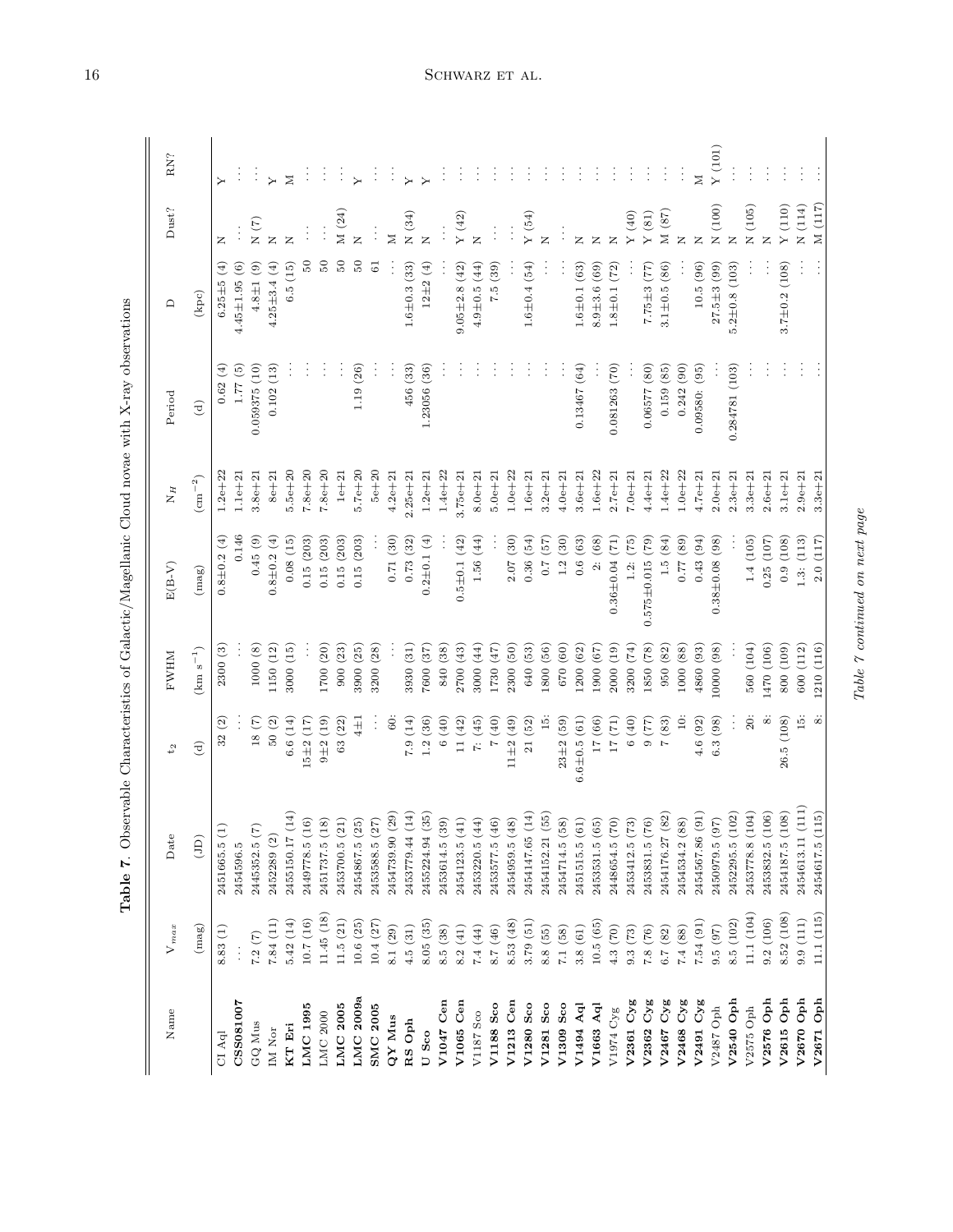| t |
|---|
| ľ |

| Name          | $V_{max}$  | Date                               | t <sub>2</sub>    | <b>EWHM</b>      | $\mathrm{E}(\mathrm{B}\text{-}\mathrm{V})$ | $N_H$           | Period          | ≏                     | Dust?                   | RN?      |
|---------------|------------|------------------------------------|-------------------|------------------|--------------------------------------------|-----------------|-----------------|-----------------------|-------------------------|----------|
|               | (mag)      | (D)                                | $\widehat{c}$     | $\rm(km~s^{-1})$ | (mag)                                      | $\rm (cm^{-2})$ | $\ominus$       | (kpc)                 |                         |          |
| V2672 Oph     | 10.0(118)  | 118)<br>2455060.02                 | 2.3(119)          | 8000 (118)       | $1.6 \pm 0.1$ (119)                        | $4.0e + 2.$     |                 | $19\pm2(119)$         |                         | z        |
| V351 Pup      | 6.5(120)   | 20)<br>2448617.5 (1                | 16(121)           |                  | $0.72 \pm 0.1$ (122)                       | $6.2e + 21$     | 0.1182(123)     | $2.7 \pm 0.7 (122)$   | z                       |          |
| V382 Nor      | 8.9 (124)  | 24)<br>2453447.5 (1                | 12(40)            | 1850 (23)        |                                            | $1.7e + 22$     |                 |                       |                         | $\vdots$ |
| V382 Vel      | 2.85 (125) | $25\big)$<br>2451320.5 (1          | 4.5 (126)         | 2400 (126)       | 0.05: (126)                                | $3.4e + 21$     | 0.146126 (127)  | $1.68 \pm 0.3$ (126)  | Z                       | $\vdots$ |
| V407 Cyg      | 6.8(128)   | $\left( 128\right)$<br>2455266.314 | 5.9(129)          | 2760 (129)       | $0.5\pm0.05$ (130)                         | $8.8e + 2$      | 15595 (131)     | 2.7(131)              |                         |          |
| V458 Vul      | 8.24 (132) | 132)<br>2454322.39                 | 7(133)            | (134)            | 0.6(135)                                   | $3.6e + 21$     | 0.06812255(136) | $8.5 \pm 1.8$ (133)   | N(135)                  |          |
| V459 Vul      | 7.57(137)  | 37)<br>2454461.5 (1                | 18 (138)          | 910 (139)        | 1.0(140)                                   | $5.5e + 21$     |                 | $3.65 \pm 1.35$ (138) | $\mathbf{Y}$ (140)      |          |
| V4633 Sgr     | 7.8(141)   | 41)<br>2450895.5 (1                | $19\pm3(142)$     | [700 (143)       | 0.21(142)                                  | $1.4e + 21$     | 0.125576(144)   | $8.9 \pm 2.5 (142)$   | $\mathbb{Z}$            |          |
| V4643 Sgr     | 8.07 (145) | (145)<br>2451965.867               | 4.8 (146)         | $(147)$ 0071     | (148)<br>1.67                              | $1.4e + 22$     |                 | (148)<br>$\infty$     |                         |          |
| V4743 Sgr     | 5.0(149)   | $(64)$<br>2452537.5 (1             | 9(150)            | 2400 (149)       | (151)<br>0.25(                             | $1.2e + 21$     | 0.281(152)      | $3.9 \pm 0.3$ (151    |                         |          |
| V4745 Sgr     | 7.41(153)  | 53)<br>2452747.5 (1                | 8.6 (154)         | 1600 (155)       | 0.1(154)                                   | $9.0e + 20$     | 0.20782(156)    | $14\pm5(154)$         |                         | Ĵ        |
| V476 Sct      | 10.3(157)  | $57)$<br>2453643.5 (1              | 15 (158)          |                  | 1.9(158)                                   | $1.2e + 22$     |                 | $4\pm1(158)$          | M(159)                  |          |
| V477 Sct      | 9.8 (160)  | $60\,$<br>2453655.5 (1             | 3(160)            | 2900 (161)       | (162)<br>1.2                               | $4e + 21$       | Ĩ.              |                       | M (163)                 | ÷,       |
| V5114 Sgr     | 8.38 (164) | 2453081.5 (164)                    | 11 (165)          | 2000 (23)        |                                            | $1.5e + 21$     | Ì               | $7.7 \pm 0.7$ (165)   | $N(166)$                | ÷        |
| V5115 Sgr     | 7.7 (167)  | $67) \,$<br>2453459.5 (1           | (0) 7             | (168)            | 0.53(169)                                  | $2.3e + 21$     | ÷               |                       | (169)<br>$\overline{z}$ | ÷,       |
| V5116 Sgr     | 8.15 (170) | 170)<br>2453556.91                 | 6.5(171)          | 970 (172)        | 0.25(173)                                  | $1.5e + 21$     | 0.1238(171)     | $11\pm3(173)$         | (174)<br>$\overline{z}$ | ÷,       |
| V5558 Sgr     | 6.53 (175) | $\left( 5\right)$<br>2454291.5 (1  | 125 (176)         | $(177)$ 000      | 0.80(178)                                  | $1.6e + 22$     |                 | $1.3 \pm 0.3$ (176)   | (179)<br>$\overline{z}$ | ÷,       |
| V5579 Sgr     | 5.56 (180) | 180)<br>2454579.62                 |                   | 1500 (23)        | 1.2(181)                                   | $3.3e + 21$     | ċ               |                       | (181)                   | ÷        |
| $V5583$ $Sgr$ | 7.43(182)  | 182)<br>2455051.07                 | r.                | 2300 (182)       | 0.39(30)                                   | $2.0e + 21$     | ł               | 10.5                  |                         | Ĩ,       |
| V574 Pup      | 6.93 (183) | 183)<br>2453332.22                 | 13 (184)          | 2800 (184)       | $0.5 + 0.1$                                | $6.2e + 21$     | ÷               | $6.5 + 1$             | M(185)                  | ÷,       |
| V597 Pup      | 7.0(186)   | 186)<br>2454418.75                 | $\ddot{\circ}$    | 1800 (187)       | 0.3(188)                                   | $5.0e + 21$     | 0.11119 (189)   |                       | $\rm N$ $(188)$         | ÷        |
| V598 Pup      | 3.46 (14)  | $14)$<br>2454257.79                | $(061)$ I $\pm 0$ | ÷.               | 0.16(190)                                  | $1.4e + 21$     | ÷               | $2.95 \pm 0.8$ (190)  | $\vdots$                |          |
| V679 Car      | 7.55(191)  | 191)<br>2454797.77                 | 20:               | ł                |                                            | $1.3e + 22$     | Ì               |                       |                         | ÷,       |
| $V723$ Cas    | 7.1(192)   | $92)$<br>2450069.0 (1              | 263(2)            | 600 (193)        | 0.5(194)                                   | $2.35e + 21$    | 0.69(195)       | $3.86 \pm 0.23$ (196) | Z                       | ÷        |
| V838 Her      | 5(197)     | 97)<br>2448340.5 (1                | 2(198)            | ÷                | $0.5\pm0.1(198)$                           | $2.6e + 21$     | (0.2975(199))   | $3\pm1(198)$          | Y(200)                  |          |
| XMMSL1 J06    | 12 (201)   | (2)<br>2453643.5 (2                | $8 + 2(202)$      |                  | 0.15(203)                                  | $8.7e + 20$     |                 | $50\,$                |                         |          |